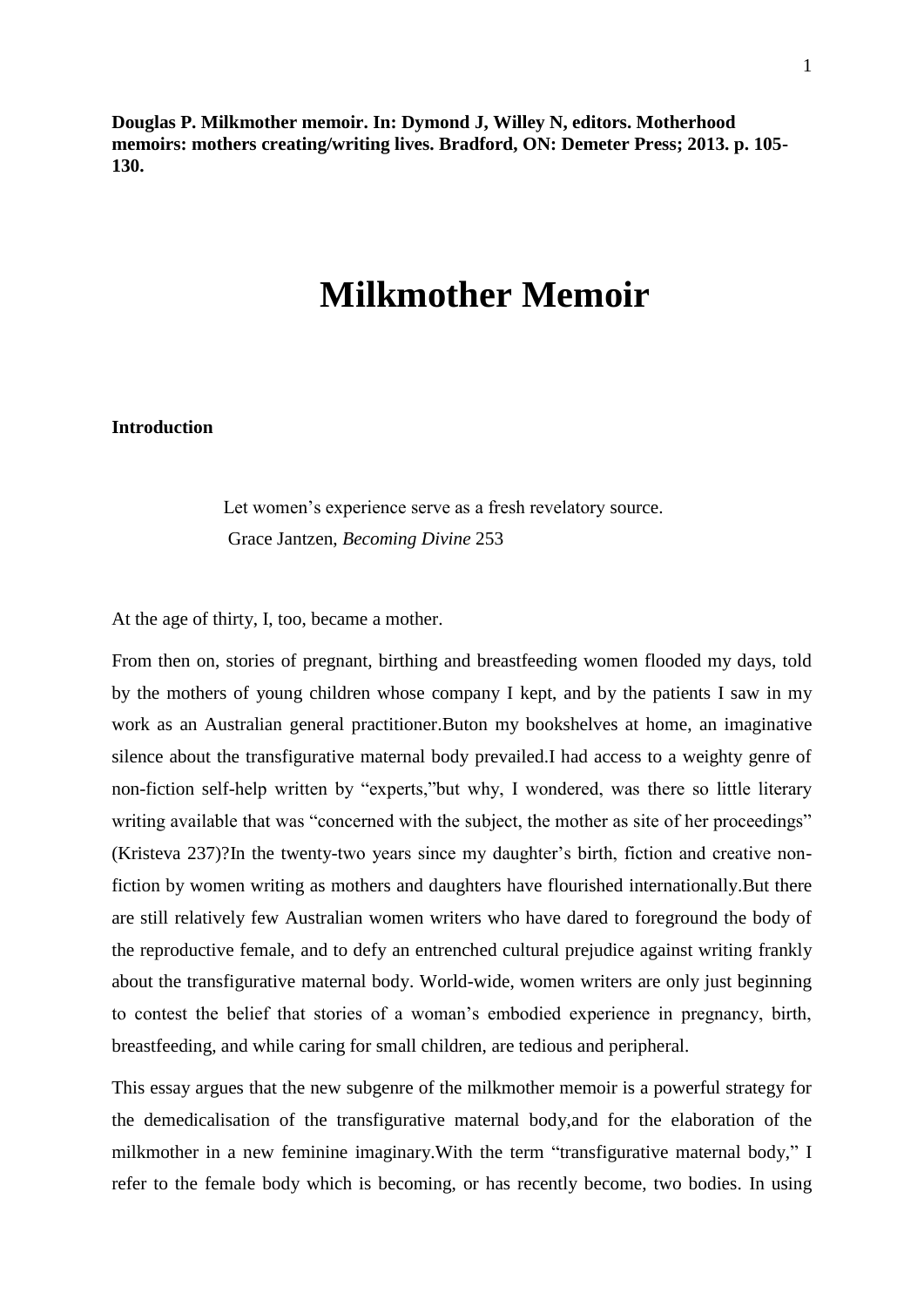theword "medicalisation," I refer to a particular set of largely unconscious values and assumptions employed by my own profession as we relate to mothers, and which mothers internalise in their relationship with their own bodies.

Maternity is inevitably and profoundly embedded in cultural practices and understandings of gender and the body. As corporeal theorists have argued for the past two decades, all knowledge about the body, including the so-called "objective" knowledge of science and medicine, is value-laden, and determined by historical, sociocultural and political discourse. Access to high quality medical care protects women and babies from death and illness, and is a fundamental human right not yet attained in many parts of the world, including indisadvantaged populations in Australia.<sup>1</sup>Yet early on in my career as a GP, it became clear to me that *unnecessary* medicalisation of a mother"s body has the potentialto impact negatively on a mother"sself-representation and well-being, causing distress andincurring unnecessary and expensive interventions. Ensuring that everymother and babyreceives good medical care when required is our fundamental concern. But even wealthy countries such as mine increasingly confront limits to their health budgets, and public debate about the costs and potential negative outcomes of unnecessary medicalisation has emerged.

In the midst of my own sometimes terrifying, often tumultuous and exhausting early experiences of maternity, I coined the term "milkmother" to denote the pregnant, birthing, and physiologically or metaphorically lactating woman.<sup>2</sup> Invention of the term "milkmother," and using evolutionary biology to justify the choice of milk as metaphor for this phase in childbearing, is far from a moralistic prescription for "the natural" or a revival of essentialism. As the Australian corporeal theorist Alison Bartlett argues in *Breastwork*, her pioneering study of breastfeeding, even concepts of "the natural," commonly employed by breastfeeding advocates, are political ideologies, shaped by histories and cultures (789). Instead, agreeing with Bartlett, I suggest that "the milkmother" is a particular way of performing mothering, significant because of its differences to the way mothering is performed with older children. Breastfeeding, for example, can be framed as just one of many ways of performing the milkmother; formula feeding is another.

The metaphor of "milk" in "milkmother," then, reminds us of the kind of maternal performance that is demanded by the developmental dependence of children up to three or four years of age, with their need for constant monitoring and interaction, for feeding, bathing, cleaning, carrying, rocking, picking up, putting down, entertaining, nappy changes, toilet training, and for facilitation of play and adventure even as safety is ensured. These tasks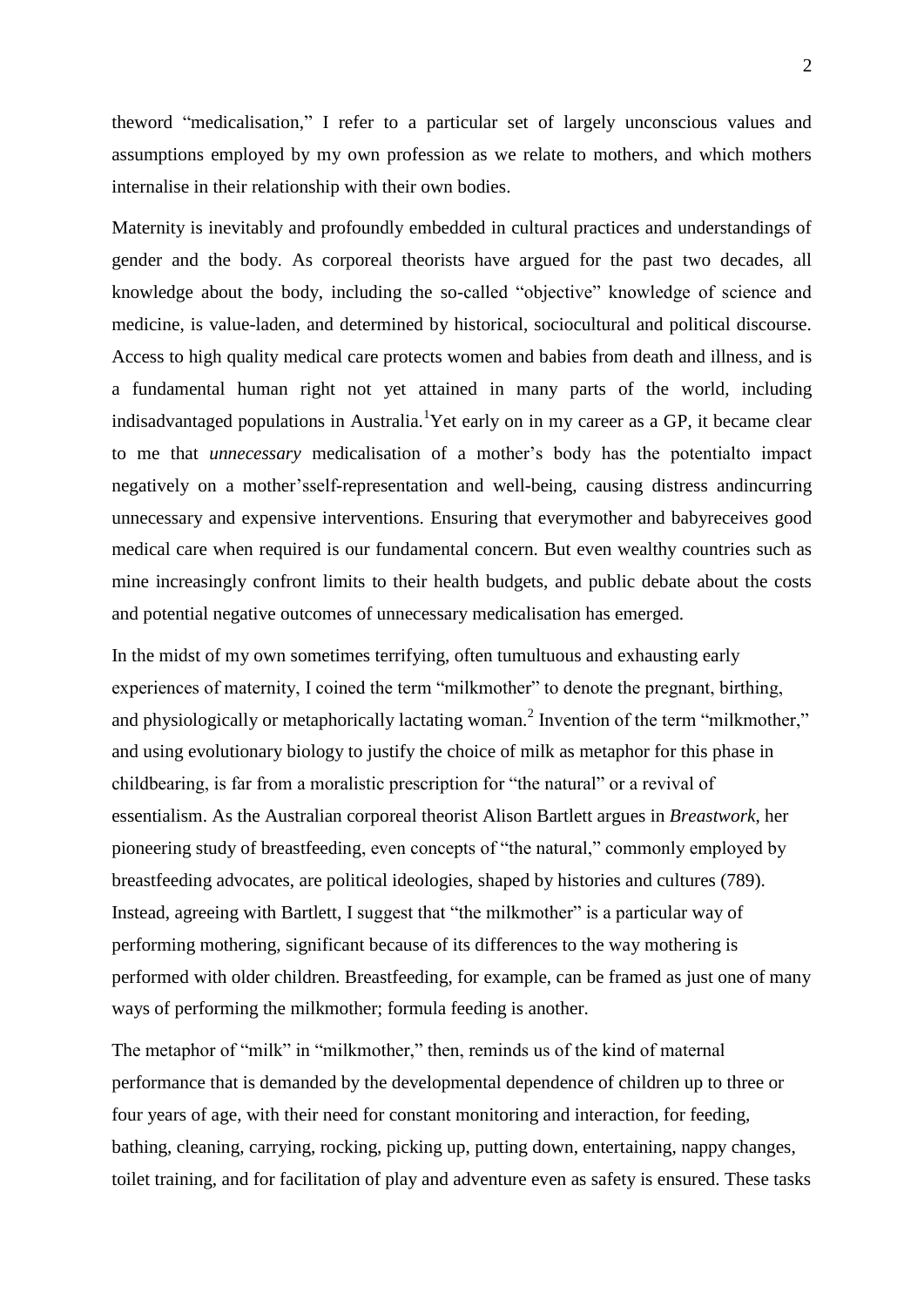are physically demanding, extraordinarily time-intensive, and usually specific to the care of very young children. The milkmother has a set of biopsychosocial needs that are different to those of the mother of older children, and in the absence of a separate category by which to refer to this unique stage in many women"s lives, it becomes difficult to articulate her special needs, for example in the workplace, and to advocate for her.And a milkmother, as I was learning myself, is in biological transition, from the pre-maternal years into a lifelong state of maternity; her physiological transfiguration is accompanied by a profound psychological rite of passage.

I also use the term "feminine imaginary," borrowed from translations of the work of French post-structuralist philosophers. In English, the word "feminine" has typically connoted conventional and socially acceptable expressions of femaleness. The *Macquarie Dictionary* defines "feminine" as "1. pertaining to a woman. 2. weak; gentle. 3. effeminate." This essay invests the word "feminine" with a different, and much more powerful, meaning. Hélène Cixous writes in her 1975 manifesto, "The Laugh of the Medusa": "A feminine text cannot fail to be more than subversive. It is volcanic; as it is written it brings about an upheaval of the old property crust, carrier of masculine investments; there"s no other way" (258). For Cixous, and for this essay, asserting the feminine is a feminist act. A feminine imaginary would contain images of the valorised woman in all her life-stages; it would include representations of men; and it would include representations of diverse racial and sexual orientations and life-choices, including the choice not to have children. However, this essay focuses on representations of the milkmother in Australian women"s memoir, and how they contribute to a feminine imaginary.

In this essay I also discuss the process of writing "Bone Mother: a memoir in milk," a milkmother memoir telling the story of my own vulnerable body, as well as the disguised stories of my patients. "Bone Mother" was a shared winner of the 2009 Queensland Premiers Literary Awards (Emerging Author) and remains unpublished as yet, for reasons I discuss later. Because "Bone Mother" offers a gendered, insider's critique of medical representations of the pregnant, birthing and (literally or metaphorically) breastfeeding body, located at the intersection of the personal and professional, it illustrates the subversive potential of this new subgenre. I examine the relative under-representation of the milkmother in Australia women"s writing, looking more closely at the way the small number of milkmother memoirs that have emerged here in recent years, including Susan Johnson"s *A Better Woman,* take steps to demedicalise the gestating, birthing and metaphorically or literally lactating body.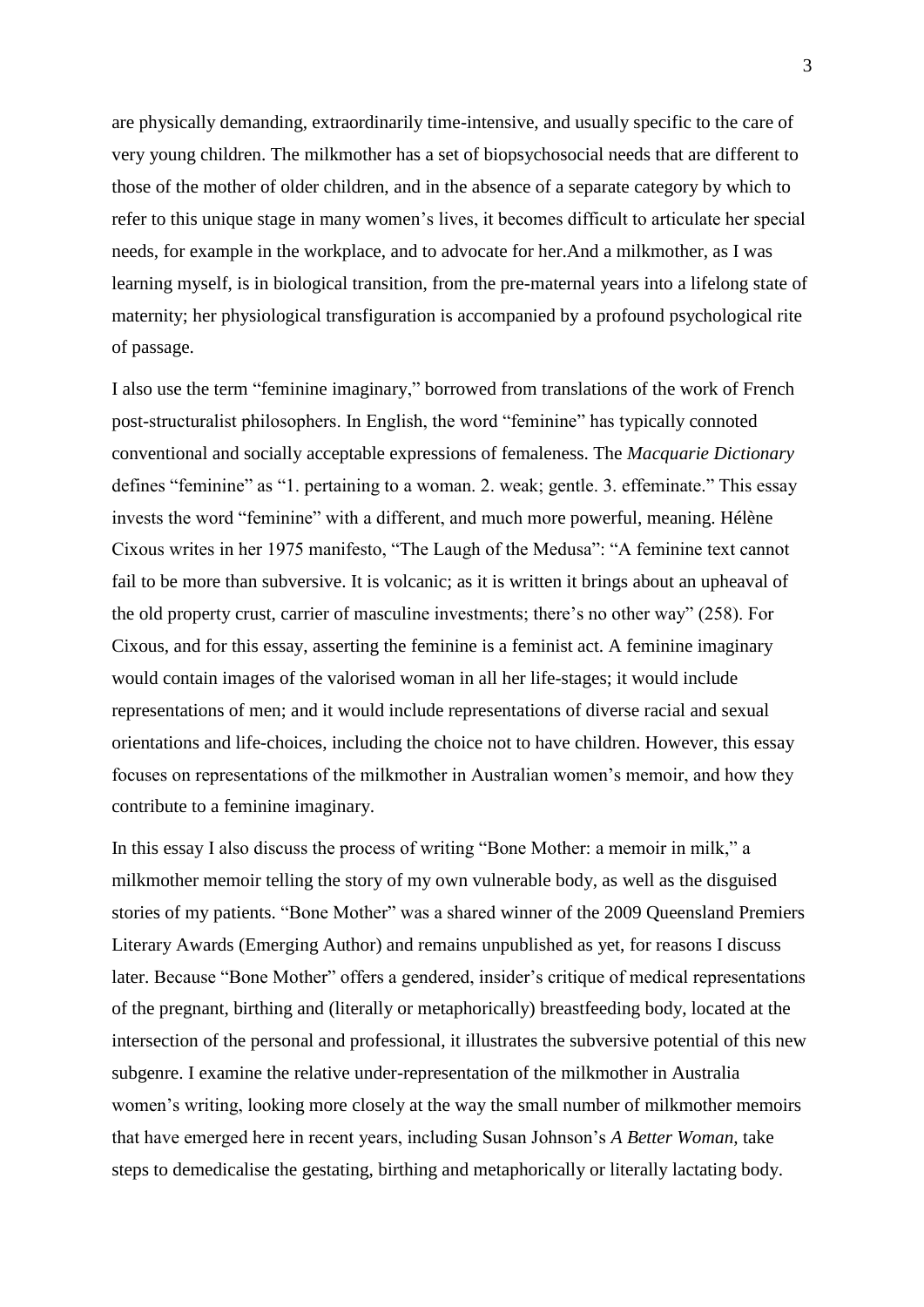In this essay, as in my life, I move between discourses. Though each discourse is in fact complex, contested from within and without, and constantly dynamic, I will simplify my positioning in the following way. Professionally, I write and work in three discourses: the medical or scientific discourse, with its masculinist and positivist conventions concerning knowledge and the body; the discourse of feminist and corporeal theory, that interrogates ideas of female knowledge and of the female body; and popular discourse, by which my patients and I speak about their personal knowledge of their bodies. I speak these three discourses due to my particular professional and personal positioning, and the tone of my essay–and my life–may seem uneven as a result. Yet none of these discourses adequately describe my own experience in my encounters with patients or in my personal life; in order to try to do this, I have written a memoir. At first I called the various drafts of "Bone Mother" fiction, and looked to other Australian writers' representations of the milkmother in fiction, noting both the relative paucity, their subversiveness, and, wherever I could find it, the milkmother"sjouissance. Finally, I realised that memoir is the genre most suited to my emergent voice, and drew courage from the few other Australian milkmother memoirists that I could find.

Out of the three discourses, out of the complex influences of each, out of their dynamic interrelationship over time; through the research, writing and re-writing of this and other essays; and through the intermittent drafts and shifting genre of "Bone Mother" over many years, my own synthesis emerged, in my own embodied, uneven, vulnerablevoice.

## **The medicalised milkmother**

I am completely overwhelmed. Overwhelmed by fear and bewilderment. No one ever warned me it would be like this. Fiona Place, "Apocalypse Now" 61

An assumption that the maternal body is untrustworthy and inadequate to the task of reproduction profoundly shapes medical practice during pregnancy, birth, and the first weeks and months postpartum. A doctor"s necessary vigilance, our necessary readiness for catastrophe, blurs into a pervasive belief that the gestating, birthing and lactating body is unruly, capricious, and dangerous. I have participated in my profession"s struggle to contain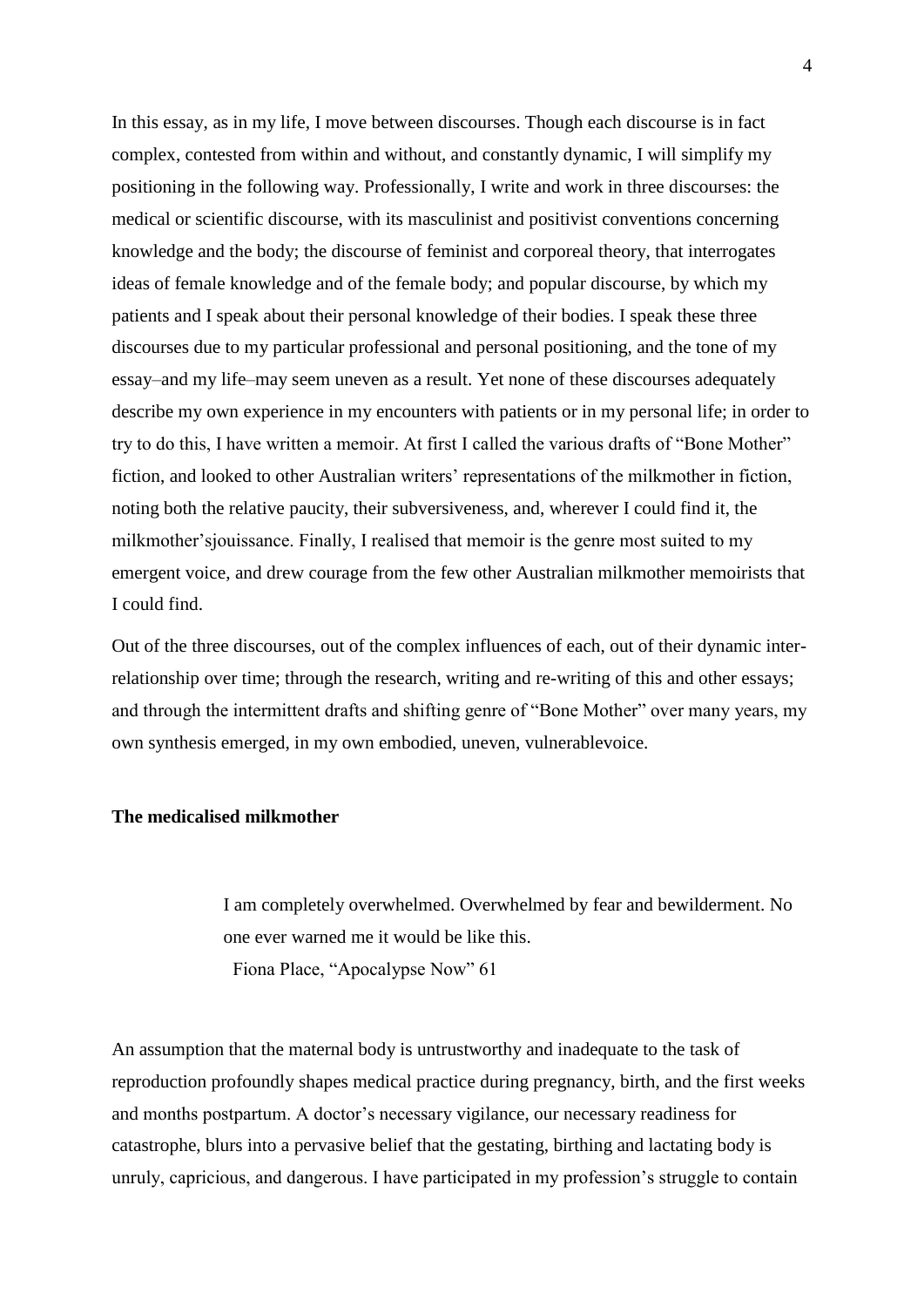its anxiety about the maternal body. I have participated in our tendency to represent her in a medicalised language heavily reliant upon metaphors of machinery, electrical circuitry, and engineering.

Beginning in childhood, women learn from the stories they hear that their bodies are unfit to meet the frightening physiological or psychological demands of this time of life. This in turn promotes a woman"s mistrust of her own bodily function, and she, too, becomes anxious and afraid. Her imagination is a biological event: the immune, neuroendocrine and neuromuscular systems of the body alter in response to imagined disasters and associated emotions, mediated by a host of hormones, neurotransmitters, and immune factors. These physiological effects of fear and anxiety, and unnecessary and intrusive medical practices that interfere with normal physiological processes, trigger costly cascades of preventable technological or pharmaceutical intervention. It is not surprising then, that the milkmothers I see in my work often imagine their body throughout pregnancy, childbirth and the early years of childraising to be unreliable, unpleasant, and "not enough." Throughout my twenty-five years in general practice, "not enough" has dominated the narratives of my pregnant, birthing, and breastfeeding patients: I wasn"t dilating, the baby was too big for my pelvis, I didn"t have enough milk, nothing I do can settle him. If the popular discourses, the narratives of women, are alive with the belief that the maternal and infant bodies are incompetent or inadequate or unable to be relied upon, a belief mostly based upon physiological misconceptions and medicalised representations, that beliefbecomesa self-fulfilling prophecy.

In the texts of Western philosophy, psychoanalytic theory, and literature, as Michelle Boulous Walker observes, "the maternal body occupies the site of a radical silence" (1). We find "readable absences," which in their absence speak to systemic denial (2). Our cultural imaginary, despite the extraordinary complexity of contemporary western societies and the relative autonomy and equality that contemporary western women enjoy, remains fundamentally masculinist, dominated by stories and images of heroic quests for power and status; of war and of conquest; and of the female body as object for the satisfaction of the masculine gaze. Our cultural imaginary offers us representation of the pregnant, birthing, and (physiologically or metaphorically) breastfeeding woman in just one main figure, the Virgin Mary, ideal of purity and devotion. But the Virgin is the mother without a body. In the representations of her that have come to us over the past one thousand years, she has no sexual desire, no morning sickness, no screams in childbirth, no lochia. She has no engorgement, or difficulty attaching the baby to the breast, no sleep-deprivation, no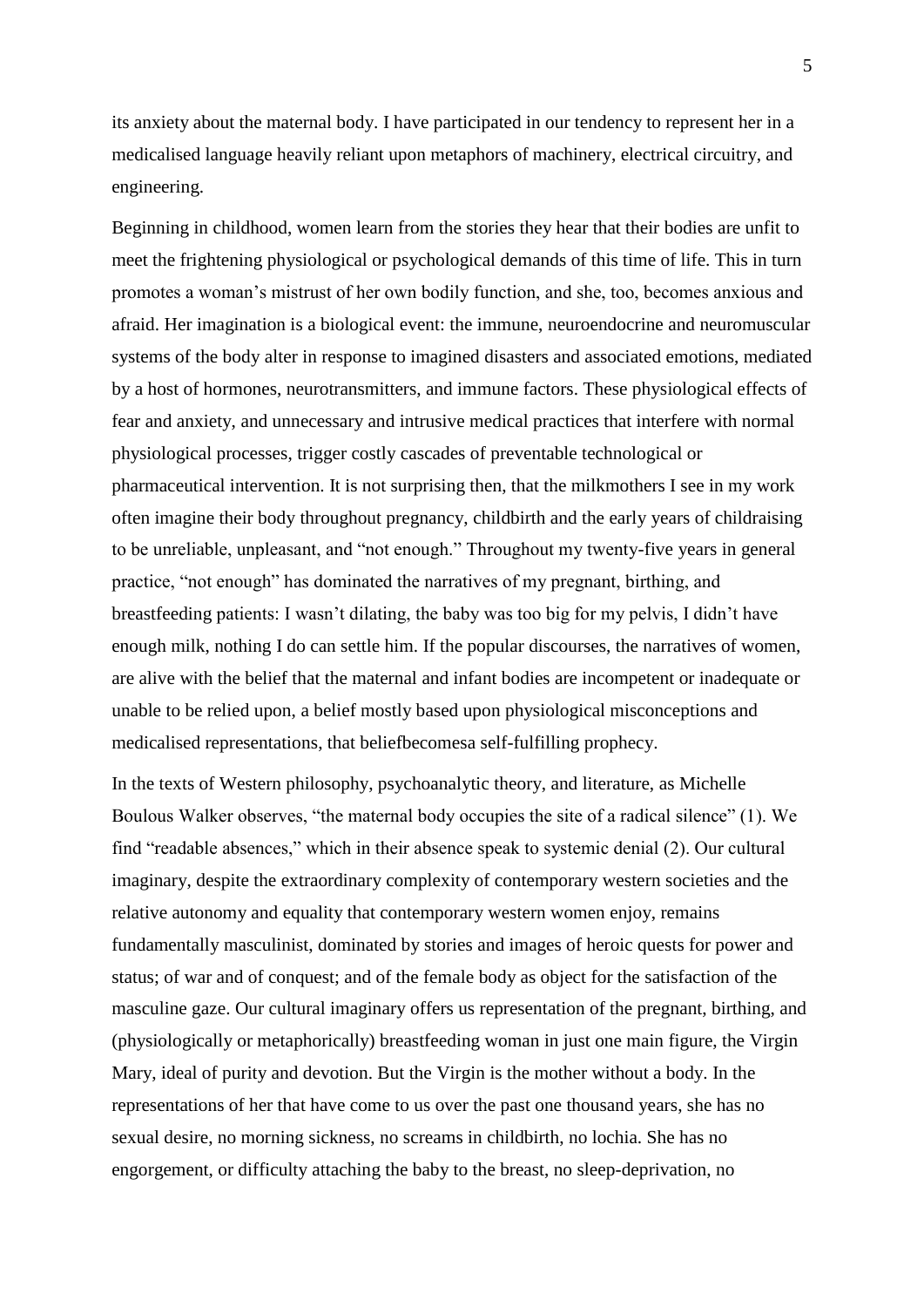resentment. She has an ethereal beauty, and is asexual, since she is–as in the "Litany of Loreto"–"Mother most pure, Mother most chaste, Mother inviolate, Mother undefiled." She is the product of a patriarchal imaginary: acted upon, not an agency of movement or flux. I see images of her, young eyes downcast, head slightly inclined, and imagine her anxiety and depression. She is the Mater Dolorosa, Our Lady of Sorrows. The Virgin Mary–the most dominant archetype in the history of Western civilisations, as Kristeva reminds us in her groundbreaking essay, "Stabat Mater"–is necessarily cleaned up, with her body hidden so that she herself remains pure.

We lack a mythopoeic story for the extraordinary bodily transformation of pregnancy, birth, and breastfeeding. We lack empowered and empowering narratives about this rite of passage. Even in the twenty-first century, the milkmother has little in the way of a feminine imaginary to guide her through the physical and emotional ordeal that is associated with her transformation, her initiation. This means that her rite of passage becomes, as feminist scholar of religion Grace Jantzen argues, if not completely impossible, "at least fraught with ambiguity and partiality" (128). In my consulting room, new mothers frequently repeat the words of author Fiona Place, as she writes of her experience of childbirth: "I am completely overwhelmed. Overwhelmed by fear and bewilderment. No one ever warned me it would be like this" (61). Women flee their bodies psychologically, and disown or even fail to identify their somatic experience. Why would we not be afraid?

The relative absence of empowered images of the milkmother in the cultural imaginary has allowed the medical profession to co-opt the way she is represented. As Janemaree Maher writes, "the healthy body in pregnancy is, in our culture, primarily defined through medical knowledge" ("Rethinking" 146). The masculinist imaginary then inscribes itself into the milkmother"s body.We need only look as far as the Australian corporeal theorists, including Bartlett and Elisabeth Grosz, to find the argument that the milkmother's body remains colonized by the discourses of biology and medicine, with tangible if unintended effects on the patient"s body. These theorists remind us that for all its life-saving, health-improving power and technologies, the biomedical discourse is just one narrative among many about the body. They contend that doctors and public health advocates adhere to biomedical advocacy scripts as if these were the only legitimate way to communicate knowledge; and that medical advice oversimplifies bodies, which are complex sites of histories, cultures and structures of knowledge. They contend that biomedical scripts are delivered within an asymmetric power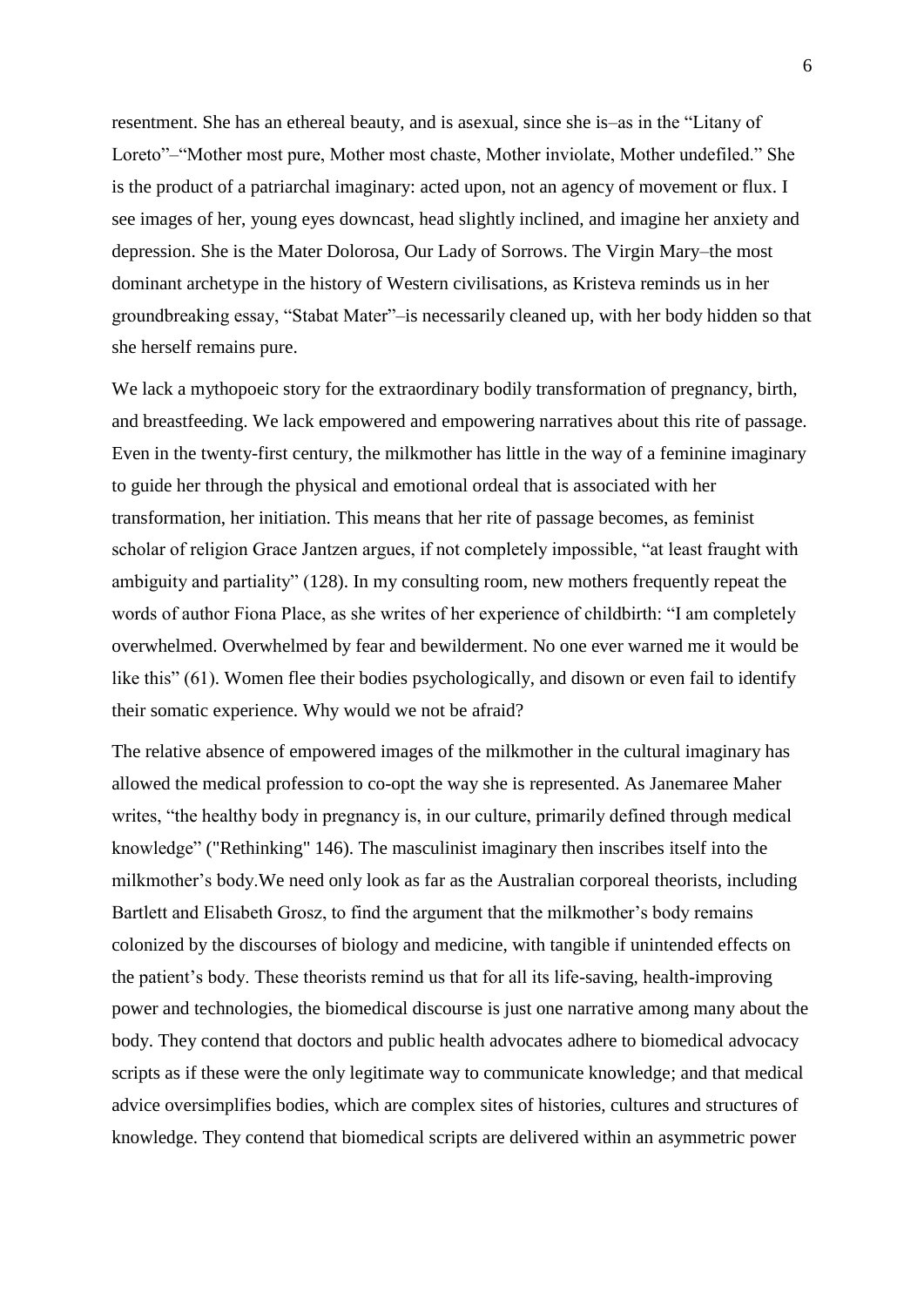relationship, which is stripped of subjectivity and imagination, and unaware of the way evidence itself is constructed by political and sociocultural contexts.

"Bone Mother" aims to confront these problems, by exploring my experiences both as a doctor who is consulted by milkmothers, and as a milkmother who seeks help from the medical institution.

"Bone Mother," then, can be understood as a counter-narrative, which disrupts traditional scripts about the body of the pregnant, birthing and literally or metaphorically breastfeeding woman. It is a reflexive exploration or autoethnography in memoir, by a doctor who is, in the writing, also a milkmother. My positioning complicates oppositional discourses of female agency versus medicalisation of the female reproductive body, so that "Bone Mother," when published, may be considered "volatile" (to use Grosz"s term–unpredictable, unstable, with boundaries that are difficult discern, therefore dangerous) by my colleagues. However, as physician Rita Charon writes, "only sophisticated narrative powers will lead to the conversations that society needs to have about its medical system" (1900). "Bone Mother" attempts such a conversation with respect to the reproductive maternal body: it aims to bring, by virtue of its genre, a new, more complicated, more subjective, disruptive and self-aware positioning of the doctor in relation to her own body and society. It aims to radically expand notions of what constitutes legitimate inquiry by a doctor, and in particular, inquiry by a doctor concerning the pregnant, birthing, and metaphorically or literally breastfeeding woman. 3

## **The rise of memoir**

The words are being spoken now, are being written down, the taboos are being broken, the masks of motherhood are cracking through. Adrienne Rich, *Of Woman Born* 25

Virginia Woolf was working on her groundbreaking memoir, "A Sketch of the Past," in 1941, just four months prior to her suicide. When she presented this account, which included a description of her sexual abuse at the hands of her half-brother, to her Bloomsbury friends, she was met with a terrible silence. "Only autobiography is literature," Woolf claims, predating the trend to narrative non-fiction in women"s writing by forty years. "Novels are what we peel off, and come at last to the core, which is only you and me" (Nicolson 142).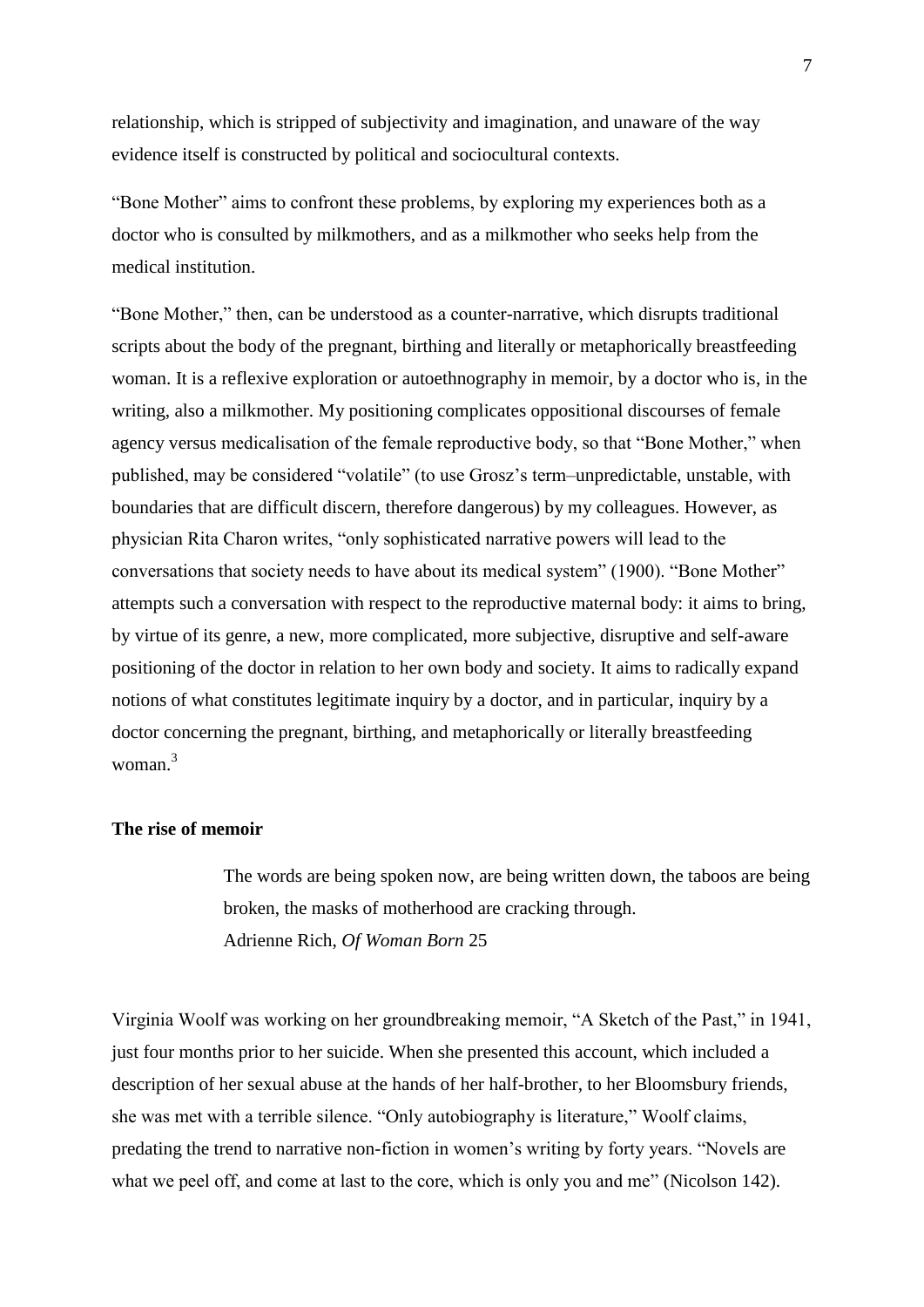Sixty years later, the memoir has flowered into a remarkably popular and lively genre internationally, and is dominant in Australian women's creative non-fiction. It is longer than the essay, stylistically flexible, and, unlike conventional concepts of autobiography, interested in the meaning of ordinary, often marginalized, lives.

With the advent of second wave feminism from the 1970s, Australian women"s fiction did begin referring to the mother"s body, but wrote her as abject in order to subvert the dominant sentimentalisation of motherhood. For example, dark, rapacious mothers feature prominently in Elizabeth Jolley"s fiction, but the milkmother, the body of the pregnant, birthing and breastfeeding mother, appears much more rarely. The subjective milkmother body is still a last frontier in Australian fiction: there is only a handful of novels in which she is foregrounded.<sup>4</sup> In 1996, Sue Woolfe complained to Bartlett: "there are no stories about us... . I don"t mean, how to mother, I mean the imaginative experience of mothering" [\(Bartlett](#page-22-1)  *[Jamming](#page-22-1)* 236).

However, from 1996 onwards, the reading public had its first taste of Australian mothers writing about themselves in creative non-fiction as subjects. Introducing *Motherlove*, her edited collection of short stories about mothering, Debra Adelaide writes of her contributors' shared belief "that at the heart of the birth experience lies the ineffable: *thatthere is no word for it*," and how these writers "wrestled with words to describe the indescribable" (5). Also that year, Stephanie Holt and Maryanne Lynch edited *Motherlode*, a collection of poems and stories about mothering. In the opening segment, her text interwoven with lyrical sequences about her experience of childbirth, Marion Campbell reflects on the difficulty of writing: "If a mother tries to speak out, as herself, people are embarrassed. They say she is making a spectacle of herself" [\(1\)](#page-22-2). The following year, Susan Maushart declared in *The Mask of Mothering* that a conspiracy of silence surrounded mothering in Australia, and Adelaide's second collection of short stories written by Australian women about mothering was published.

#### **Bone Mother: a memoir in milk** .

"Bone Mother" is concerned with the reclamation of the interior authority of a mother's body.<sup>5</sup>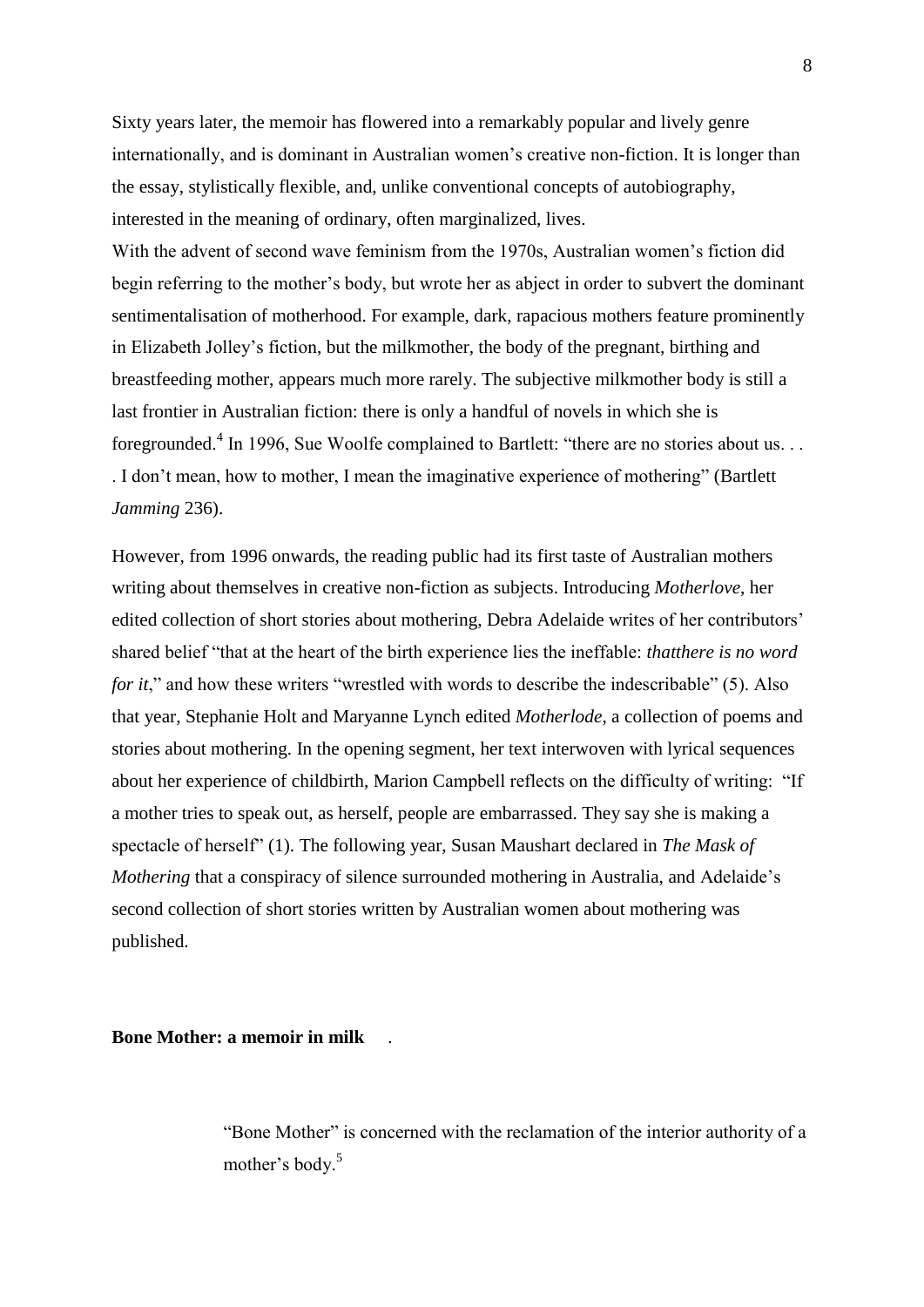As a young mother, I began to keep the notes that eventually became "Bone Mother: a memoir in milk." I knew that many new mothers struggled with loneliness, isolation and shame, yet there was a serious lack of representations of the milkmother in women"s fiction and creative non-fiction. I also knew that Australian women had very low expectations that anyone would be interested in their experiences as milkmother[\(Maushart 339\)](#page-23-0). In "Bone Mother," I was determined to write the detailed subjective physicality of pregnancy, abortion, birth, lactation, and the raising of small children. I didn"t have the time to create a narrative more distant from myself, but made meaning of those long, often tedious days caring for my little daughter and son by imagining that my story might someday have value for others. The journal writing gave my life meaning beyond the exhaustion and invisibility of caring for small children. I remained confident that the experience of becoming a mother was no more or less able to be expressed in words than female sexual desire, or mystical revelation, if only a woman could find the time (or the money that bought time) to put words to paper. Many years later I read Cixous" "The Laugh of the Medusa," and realised that I, too, had been trying to write in "white ink," "that good mother's milk" (251).

As my children grew older and I had more time to create a structured narrative, I wrote my story as fiction. I began to think that perhaps my work had lost any claim to autobiographical accuracy, and I knew from various literary scandals that readers are intolerant of inaccuracies when a work is marketed as a "true story." Yet the manuscript drew from my journals, and addressed real events and intimate physical and emotional truths.

By 2009, I referred to "Bone Mother" as "fictional memoir," influenced by Australian writer Drusilla Modjeska"s decision to call *Poppy*, a story about her mother"s life, a "fictional biography." My problem of genre mirrored a broader trend in the evolution of Australian women"s writing from the 1980s. Women writers experimented with genre as they claimed their private, radical truths in the public domain, blurring the boundaries between fiction and non-fiction. Finally, from the 1990s, women not only found the courage to reach their own reality in fiction, but also to claim their transgressive, generative bodies in the public domain unmediated by fiction. Helen Buss, in *Repossessing the World: Reading Memoirs by Contemporary Women*, claims that memoir is the ideal genre for bringing women"s highly relational lives into the public domain. Each woman"s personal counter-narrative re-claims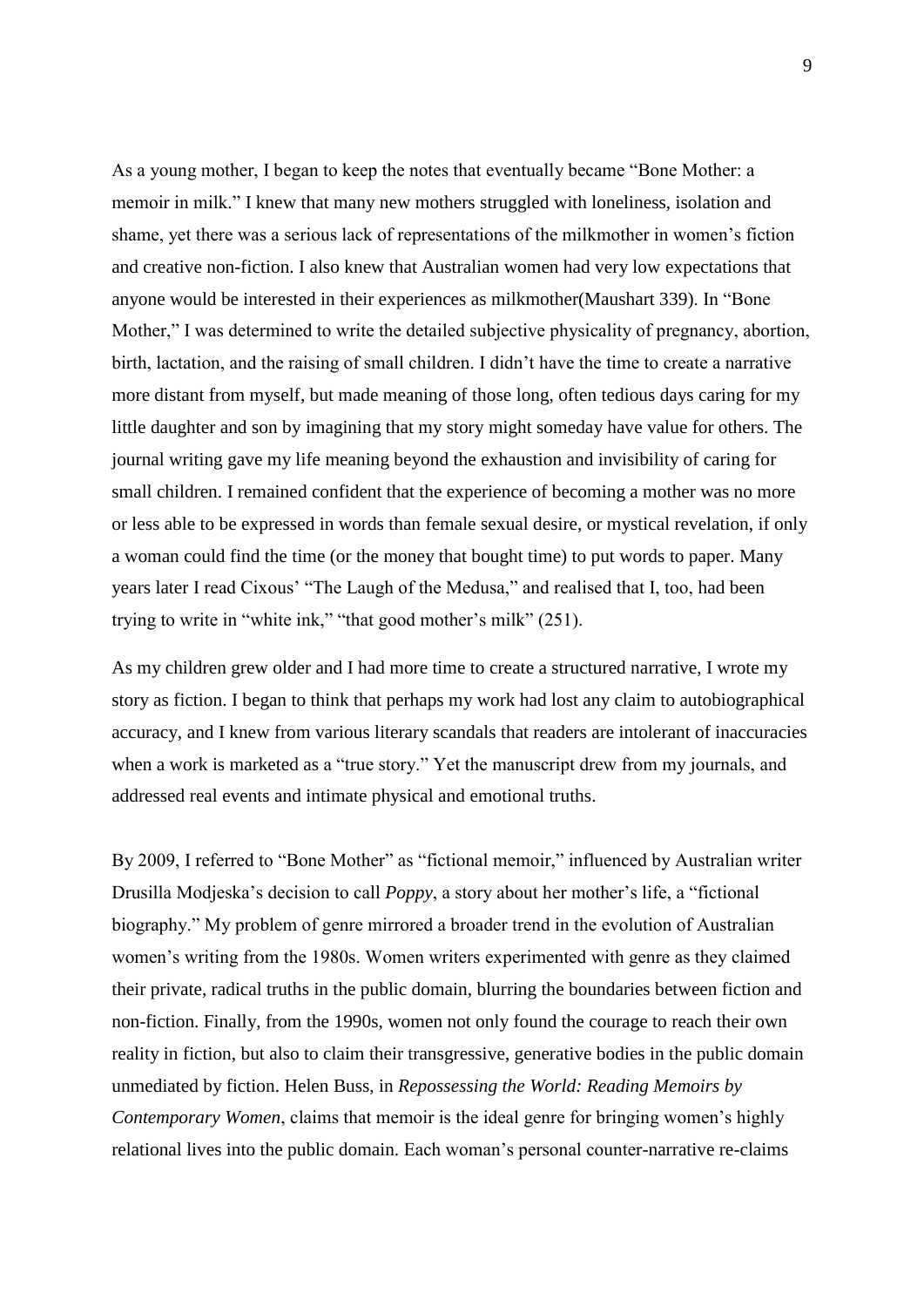silenced or distorted histories in our society. In 2010, I found the courage to re-write "Bone Mother" as memoir.

Thomas Larson, in *The Memoir and the Memoirist*, argues that memoir deals inevitably with relationship. Memoir is, in his view, defined by its focus on the emotional immediacy of a singular relationship between the memoirist and an event, or a person, or an idea: memoir is characterized by a chosen thematic centre. In "Bone Mother," and in the subgenre that I call "milkmother memoir" more generally, this thematic centre is the experience of the pregnant and birthing woman, and the metaphorically or literally breastfeeding woman. A milkmother memoir writes the body of the mother, writes of the birth-pain and the lochia and the letdown of milk and the waking in the night to an infant"s cry, it writes the taste and the scent of a child and the mundanely physical acts of care as if they *mattered* to the world.

A professional woman

Memoir offers a mode to repossess ways of knowing the world and the self that does not divide the heart from the head.

Helen Buss, *Repossessing the World* xxv

Buss argues that contemporary female memoir "make[s] possible through their "balancing acts" the solutions individuals perform to avoid the dichotomies of traditional identity patterns" [\(63\)](#page-22-3). Memoir allows women to avoid "sacrificial logics," in which identity must be forged out of the repression or sacrifice of other parts of the personality [\(Weir\)](#page-23-1). I see women around me striving to succeed as doctors, and caring a great deal about their female patients, without seriously questioning the fundamental masculinist assumptions upon which the profession and its approach to illness, and in particular, women"s health, has been built. I, too, believe with Modjeska that it is "the role and contribution of women as intellectuals and writers to work against splits, for it is often women who are best in a position to understand the consequences of psychic and social fractures." I, too, believe that the future of humanity depends on this [\(37\)](#page-23-2). So in writing "Bone Mother," I wanted to reclaim a feminine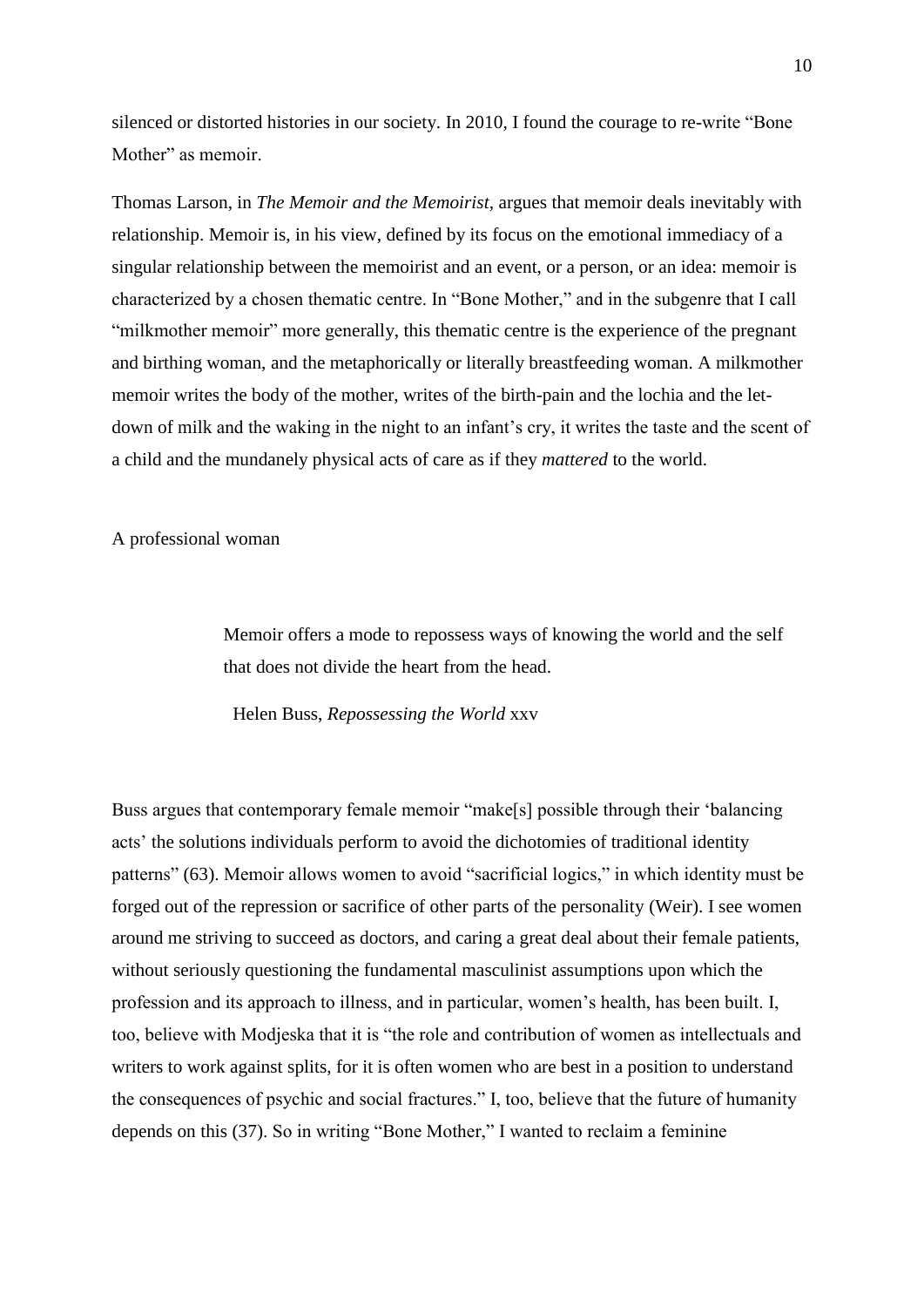perspective on the practice of medicine from within the practice of medicine, something that has scarcely been attempted as yet.

Buss argues that in memoir, women re-possess "a female identity from male-based disciplines of medicine and psychology, history and literature that had "possessed" femaleness" (xii). I aimed to bring the relational, gendered self to gaze at medical research, at medical practice, and re-vision it. I wanted to perform myself as a woman who challenged the scientification, the medicalisation, of the transfigurative reproductive body, so that other women could gain from my exploration. Milkmother memoir is the genre for this task.

## Jouissance

Hero: a man, now also a woman, distinguished by the performance of extraordinarily brave or noble deeds [and] a man, now also a woman, admired and venerated for his or her achievements and noble qualities in a field.

*New Shorter Oxford English Dictionary* 

Emily Martin gathered metaphors for giving birth that appealed to women, in contrast to the often machinery-based, or "not-enough," language of medical professionals. She found, for example, that women preferred to describe labour as a river or a ripening fruit, and contractions as rushes or bursts of energy (157-58) . Such descriptions contrast with the selffulfilling, "not enough" representations of the pregnant, birthing, or lactating woman in the masculinist imaginary, and contrast with representations of the maternal as abject. Young women have trouble recognising the extraordinary heroism involved in birth and infant care, because heroism remains associated with masculinist definitions, that reference war. As a result, women are frequently unprepared for their own often shocking physical transfiguration.

In the new subgenre of the milkmother memoir, experimentation with a new use of language is inevitable. I felt we lacked a language that names—thatvalorises—the heroism of the transfigurative female body. And I was eager to write of a moist abundance specific to the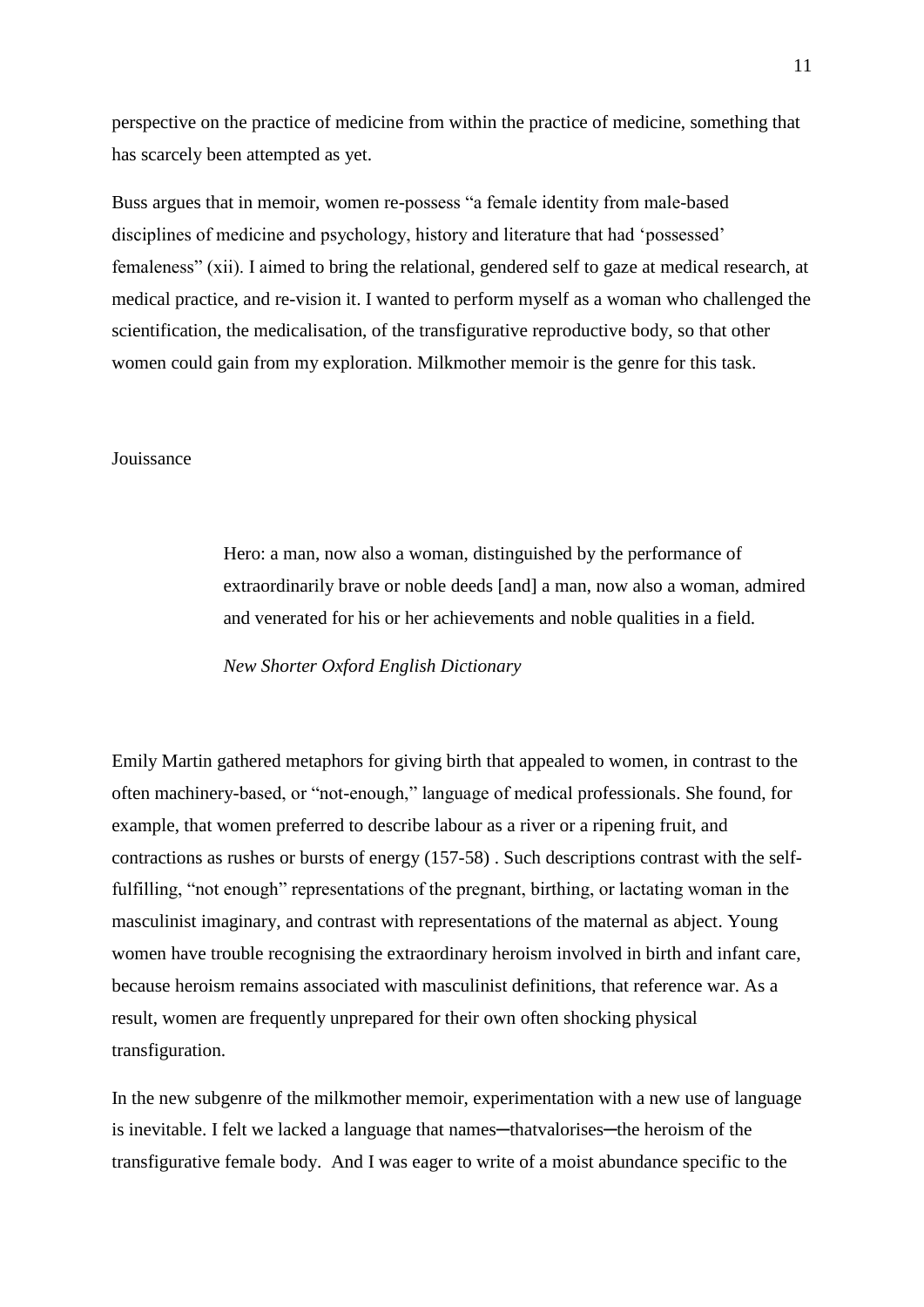body and psyche of the milkmother which is rarely named or celebrated, as another counterweight to the medicalised, "not enough" discourse of my patients. I decided that the particular kind of flourishing specific to the transitional maternal body that I attempt to write in "Bone Mother" is most aptly suggested by the French word, *jouissance*, rich in connotation. Later, I discovered Bartlett'suse of jouissance, this "resplendent" term, in her discussion of "milk time:" "I can"t help but think of juice, juice-ance, wet and sticky, tasty, sweet .… It seems perfect for describing breastmilk" (*Breastwork*184).

Whilst "pleasure" is the simplest translation, the noun comes from the verb "jouir" that has no exact English equivalent but means something like to enjoy, to have an intensity of feeling that takes one to the edge, or to revel in without fear of the cost. It also means to have an orgasm. The French feminist theorists suggest that jouissance is a re-experience of the preoedipal physical pleasures of infancy and later sexuality, which are repressed in patriarchal culture [\(Jones 368\)](#page-22-4). While they extend definitions of sexuality to include a diffuse consciousness that involves every part of a woman"s body, I aim to step beyond considerations of the sexual, to claim a jouissance that is specific to the physical transfiguration of maternity: jouissance as the flourishing, flowering, and vivification that accompanies the experience of pregnancy, birth, lactation, and tending of small children. Jouissance, an embodied fullness of experience, embraces both joy and difficulty. In my use of it, jouissance implies a surging fruition, which must inevitably yield to senescence. Jouissance is sensual, even in pain. Jouissance is soulful, even if unremittingly physical. Jouissance is ravishingly moist.

When milkmothers write from their jouissance, they represent themselves in ways that challenge phallocentric discourse. Jouissance is a nuanced, complicated, deeply lived celebration of the transformative maternal body, even out of the pains of childbirth, even out of difficulty and exhaustion.

## **Milkmother memoir as site of internal tension**

Larson proposes that memoir is characterized by fertile tensions that operate within a central thematic focus, and which open up opportunity for reflection. The memoirist is able to carry the reader through these tensions because of the feelings of sympathy and compassion–-the intimate bond–-she establishes with the reader. I consider two kinds of internal tension that characterize the milkmother memoir: tension between the "I-then" and "I-now;" and between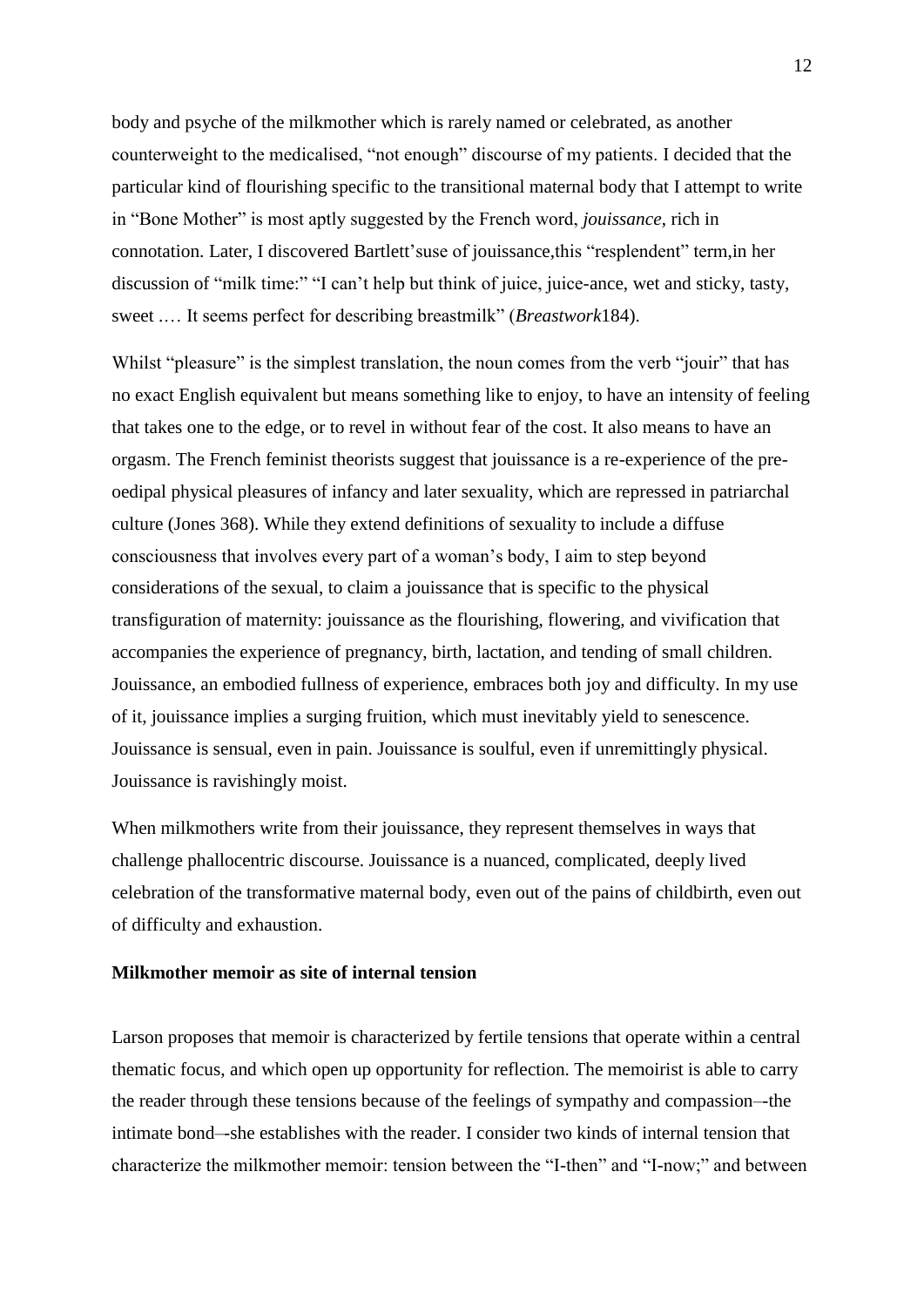myself and the life I didn"t lead (or myself and the baby that didn"t live). I also consider milkmother memoir as a site of tension between self and the world.

#### I-then and I-now

In writing her trailblazing memoir, "A Sketch of the Past," Woolf reflects on the tension between what she calls "I-then" and "I-now," between the rememberer and the remembered self, interconnected but different. This friction in memoir gives rise to nuanced reflection and the making of meaning. Memory is constantly revised, shifting sand even in the writing of it, subject to the alchemy of life experience, personal maturation, other people's recollections, events in the wider world, and personal values.

The relationship between the memoirist and the remembered inevitably evolves as the story is written. This has been particularly evident in my own work, as the writing has spanned twenty years, and the revisions have marked different stages in my own maturation as a woman, as well as generic transformation. Having come to understand the importance of the pull between the rememberer and the remembered, I considered ways to strengthen the tension between "I-now" and "I-then" as I finally re-wrote "Bone Mother" as memoir. I located the "I-now" on an overseas trip shortly after my children had left home, looking back on and reflecting upon "I-then," in my milkmother years.

Buss and Larsen argue that memoir may, in fact, be a therapeutic process. I agree that despite the integrity of my desire to give something to other mothers with young children, my memoir has been, at heart, what Larsen names as "a devotional and therapeutic practice," by which I have inquired into the truth of my life (9). As a young ex-Methodist mother predisposed to silence by devastating internalised voices of judgment, writing to an imagined reading public as I cared for small children became integral to my psychological survival. I wrote "Bone Mother" to save myself. I"d been writing it for no less than seventeen years when I realised that part of the reason I wanted to fictionalize my narrative, lay in my fear of being seen as self-obsessed, or self-indulgent. Memoir sounded less like a work of creativity, I thought, and more like a therapy session. It is a relief to allow that the writing of memoir for personal benefit may also be a legitimate gift to others.

Another important site of internal tension for the memoirist lies between fact and memory, fertile opportunity for reflection and analysis since the memoir can only ever be one version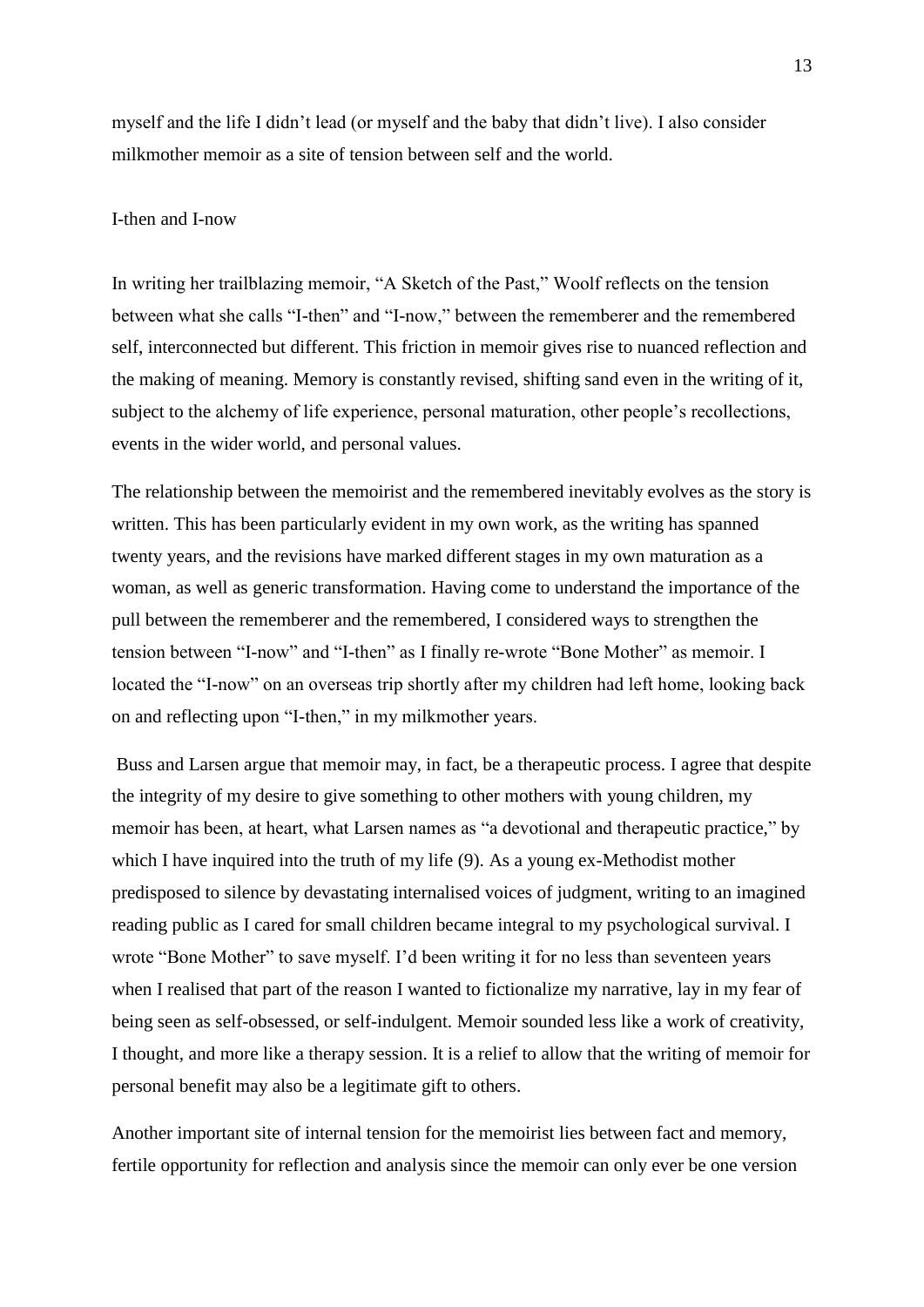or variation of what happened. Because I want to maintain the reader"s trust, in "Bone Mother" I either discard the magical realism of my fictional draft, or make it clear that certain strange events are imagined. The testing of memory against significant known facts may be revealing of both the memoirist and of those with whom the writer shares her private selves and who remember differently. Importantly however, many women were raised to accommodate immense cultural pressure by allowing the dominant discourse to frame or erase their stories and memories. This may occur, for instance, in those who contested patriarchal paradigms or dysfunctional family dynamics, whose lives have borne the awful wound of a family"s negative projections. For these women, claiming memory without justification, apology, or shame, despite the differing constructions of truth by those around them, may be a vital and therapeutic task.

There is also tension in memoir between reflection and the need to tell a good story. The need to "show," then, is in tension with the reflective voice, who "tells." The art of memoir is to braid a compelling story with the narrator"s reflection on and analysis of the evolution of that story, in a way that keeps the reader engaged, or even in suspense. The writer wants the reader to keep turning the page, and necessarily draws on techniques of plot, character development, pacing and description. In my own re-write of "Bone Mother," I aimed to strengthen the tension between both the "show" and the "tell," bringing both into sharper focus.

Myself and the life I didn"t lead (or myself and the baby who died)

Up until the time I re-wrote "Bone Mother" as memoir, the narrator was named "Genevieve." I wrote in the first person, yet maintained distance by pretending she wasn"t me. I heard my motives for the use of this device spoken by a patient of mine, an intelligent, well-groomed woman in her early forties. She was, in effect, apologising to me for her desire to continue with an unplanned pregnancy in very uncertain circumstances. *This is not*, she said, *the life I planned for myself*. She was afraid that I would misread her, or judge her, though I felt only an understanding and a desire to offer support. But I felt ashamed of "Bone Mother," despite a conviction that women needed intimate, jouissantmilkmother texts. I felt ashamed of my constrained enthusiasm for medical practice. I felt ashamed of the prejudice directed towards me after giving birth, of the way I let my milk run free, of the exhaustion I felt tandem feeding, even as I refused to wean. I felt ashamed of my chaotic emotional life, of my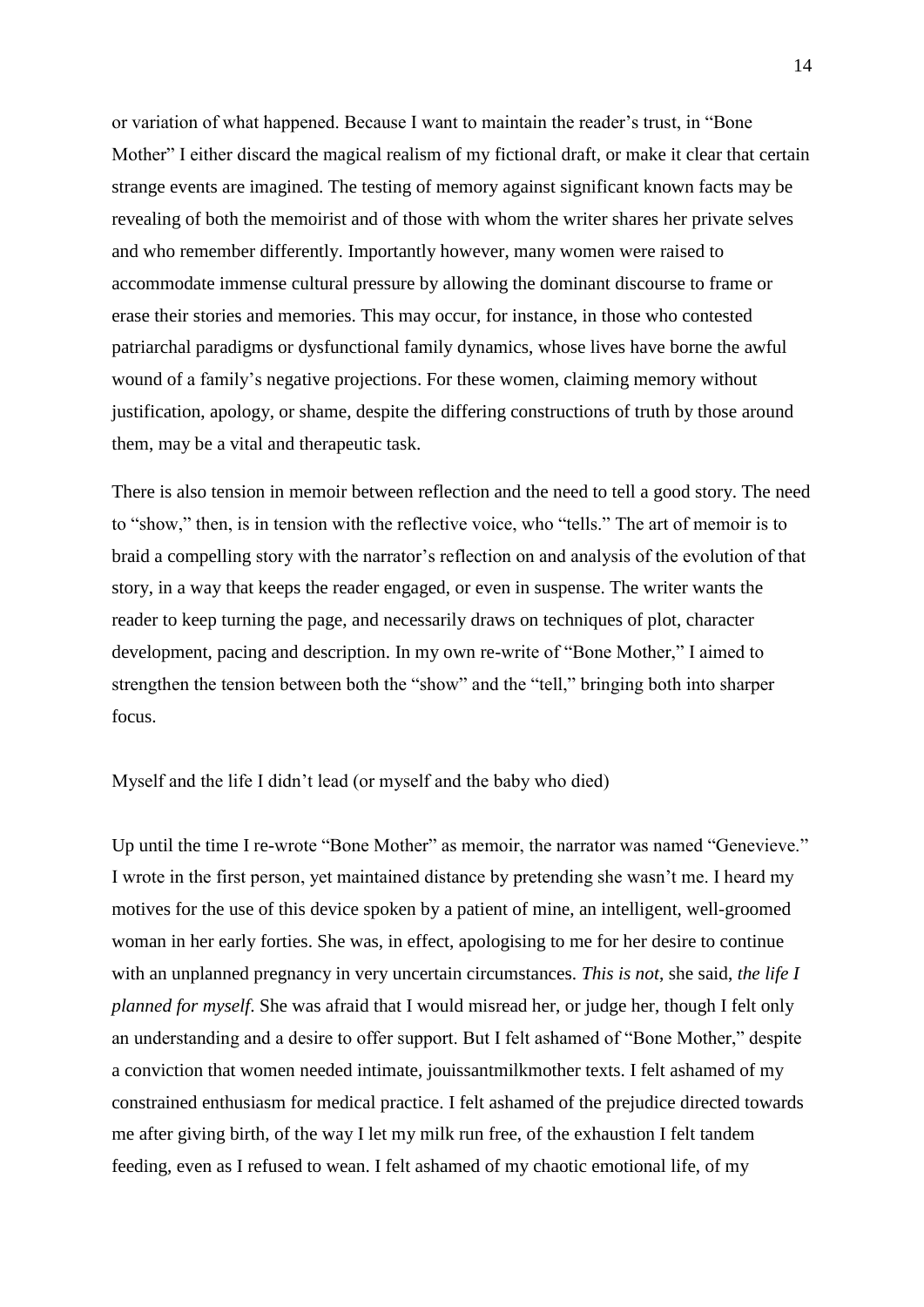disastrous first marriage, of my poverty. *This is not the life I planned for myself*. To some extent, in that version, I tried to sanitise my life in the writing of it, so that I would be seen as a real doctor, with something credible to say. If I invoked "Genevieve," distanced myself, I could pretend the narrator wasn"t me. For RosamundDalziell, "the emotion of shame constitutes a driving force in many Australian autobiographies published since 1960" (253). She observes:

> Autobiographical confrontation with shame has the potential to open up festering wounds within society, overcoming denial and facilitating healing, tolerance and reconciliation. Shame is deeply embedded in Australian culture and confronting this painful emotion is difficult, individually and socially. (11)

In re-writing "Bone Mother" as memoir, I needed to come to terms with that life I didn"t lead, the stable one, the overtly successful career, the successful marriage. My memoir is re-written in the tug between the life that was, and the life that wasn"t; in the tension between who I am, and who I wanted to be. Re-writing as memoir demanded that I face this with deep compassion for myself.

Related to the theme of "myself and the life I didn"t lead" is another theme specific to milkmother memoir: the theme of "myself and the baby that died." The first two milkmother memoirs published in Australia both appeared in 1991, both in diary form and about the loss of a baby to Sudden Infant Death Syndrome (known as cot death at the time); neither remain in print. Donna McDonald"s memoir, *Jack's Story*, blends descriptive narrative, reflection, dreams, and poetry as she tells of her son"s cot death at six months and its effects upon her marriage. On a web-site promoting her other publications as a physiotherapist, Sarah Key discusses *Freddie: A Diary of a Cot Death*, in which she tells the story of her ten week old son"s cot death: "I could hardly bear, for instance, that his lips were wet when I found him but when I wrote it, some of that horror began to fade." These two heroic women, writing the devastating force of their loss, broke through the silence that shrouded the milkmother"s personal experience in Australian women"s writing.

Another Australian milkmother memoir about the death of a baby, published in 2007, is characterised by a chronological, material realism, and a more popular style. The first part of this memoir, in particular, as Jane Hansen describes her life in the "brutal, blokey world of television" (39) is decidedly colloquial. Hansen lays bare her turbulent emotional and physical experiences as she miscarries, has a stillbirth, and then a very premature baby who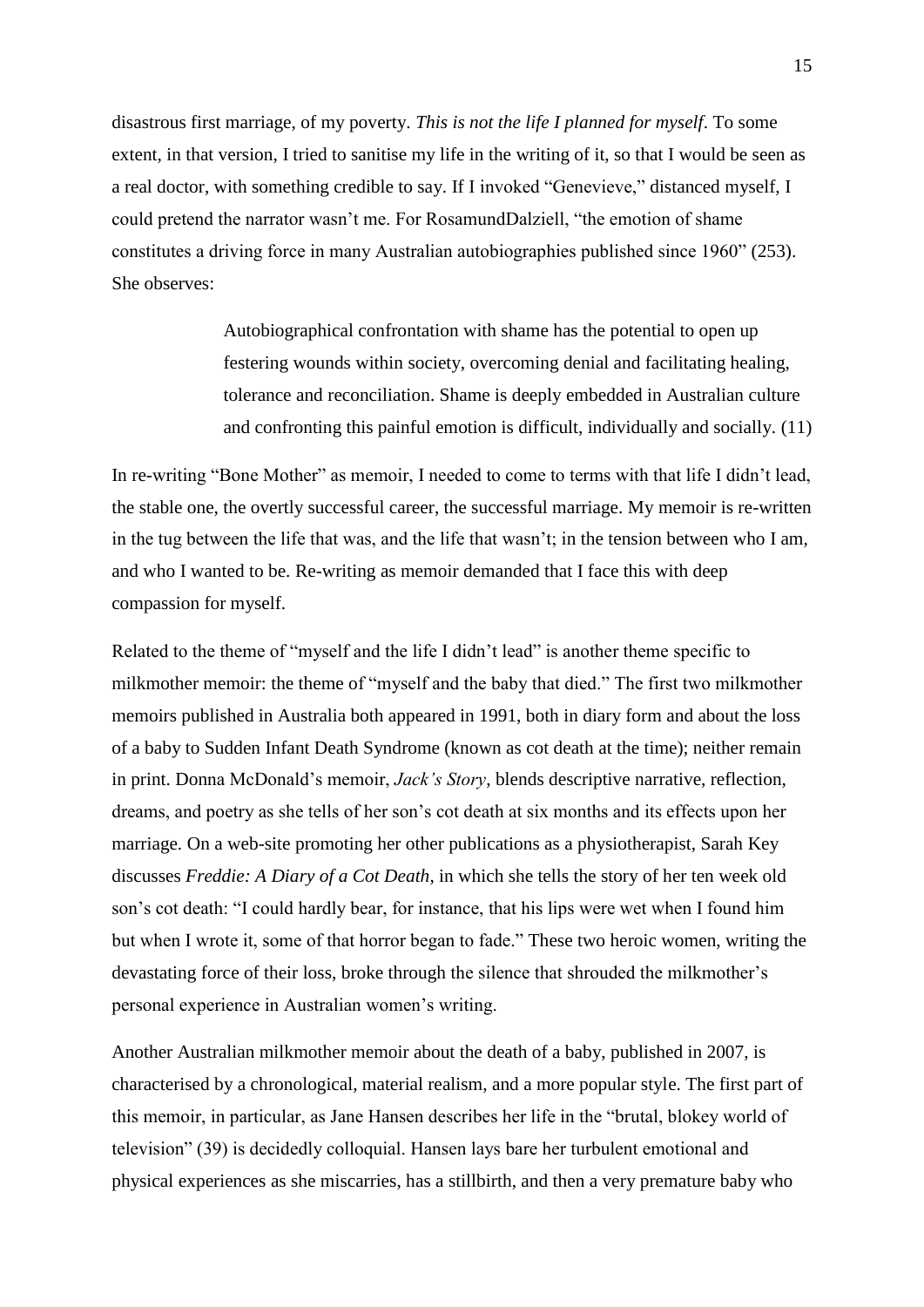dies after a harrowing eight months. The experiences recounted by this author are by necessity painfully embedded in and defined by the medical. Hansen observes: "Grief over the loss of a child is life-threatening. For weeks I chastised myself for not having the foresight or courage to "go with him"" (209). Hansen continues to give voice to her depression and suicidal thoughts after her premature baby"s death, even through the pregnancy and infancy of her first living son. The reader is less able to dismiss Hansen"s ravaging grief as self-indulgent, maternal obsession, because Hansen has already been seen to hold her own in the male-dominated world of war correspondence, facing the regimes of both the Taliban and Sadam Hussein with courage. Her demonstrated worldly competence helps the reader accept that Hansen is neither weak nor maudlin, but a normal woman transfigured body and soul by the birth and death of her babies.

These three brave milkmother memoirs challenge the belief that mothers are unnatural and diseased when their emotional state differs from that homogenous, tightly constrained perinatal state that the masculinist culture calls "normal."<sup>6</sup> But it is as if the volcanic thrust of an unspeakable grief is required, in order for a milkmother to make her appearance in an Australian memoir, to break through the taboos into the public domain undisguised. Refusing to be ashamed of the madness of their grief, these three courageous mothers write for their own sake, and for the sake of all of us.

### Self and the world

In "Bone Mother," I aim to explore how roots from my topside world of professional and public life wind down through ravaged, dreaming, interior wildernesses. The memoir is an ideal genre for representations of the milkmother as she performs her multiple, complex, radically relational identities–as she performs her various kinds of work, transcending the limiting oppositional discourse of the "stay-at-home" or "working" mother. Milkmother memoir allows women to avoid the danger of sacrificial logics, in which identity must be forged out of the repression or sacrifice of other parts of the personality. It allows us to explore the ambiguities in the creative, hybrid, dynamic, and adaptive identities we inhabit. This fertile tension between multiple and contradictory selves can be developed, not as a source of crippling anxiety, conflict and guilt, but as a richly textured, empowered, and generative complexity, offering powerful potential for the creation of a new feminine imaginary.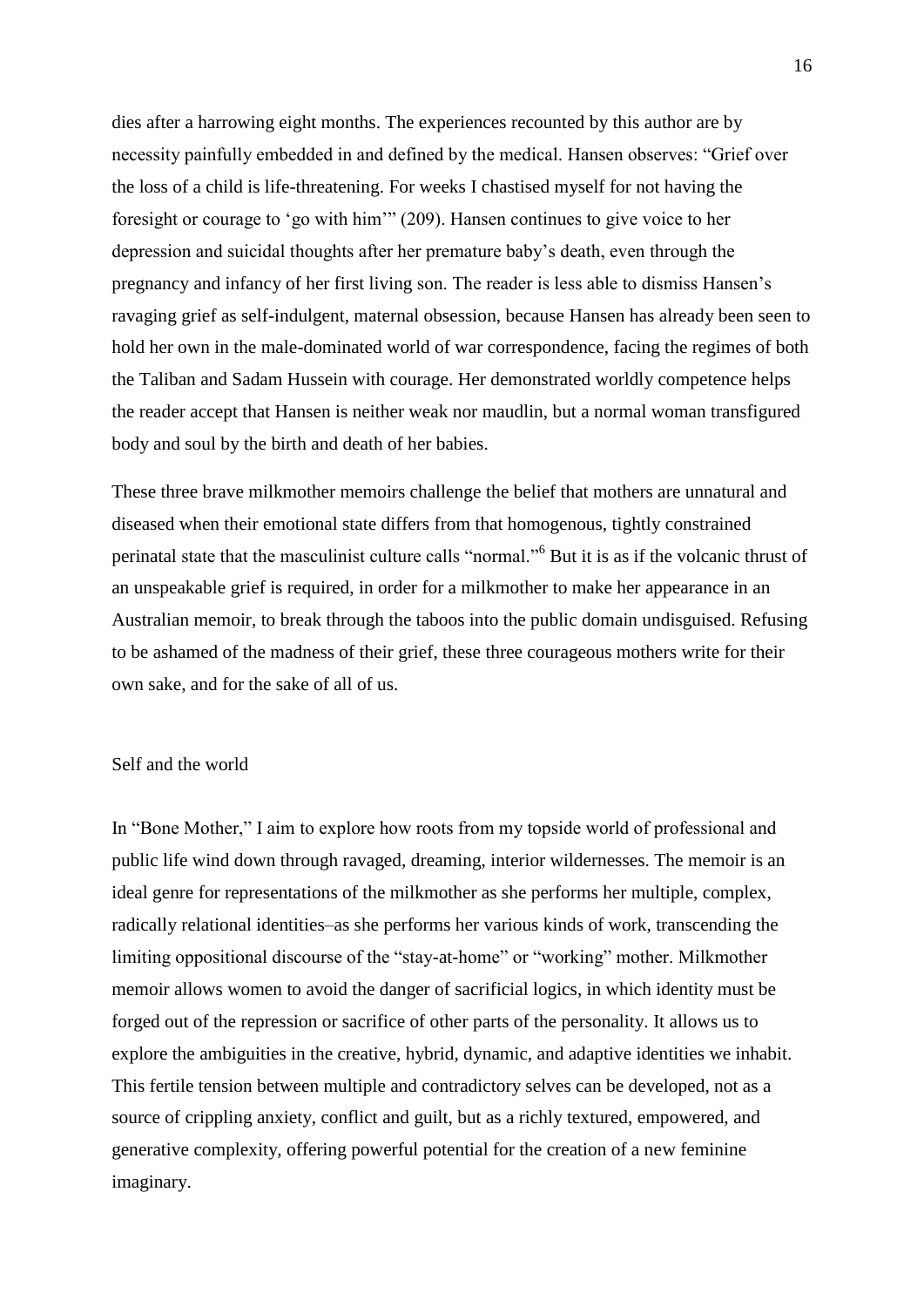The cognitive dissonance I have struggled with as I inhabit the masculinist paradigm of my own profession (Douglas "The Rise"), and my witness of patients" struggle with discordance between their lived milkmother experience and the cultural expectations around them, have motivated me to write creatively. Memoir, and therefore the milkmother memoir, is a culturally disruptive practice, a counter-narrative, and as such, is powerfully suited to my task. Fiction veils and protects; memoir carries the power of an identifiable individual willing to bear witness in the public domain; willing to invite the reader"s identification, in the hope that she will help free others from the corrosive effects of loneliness, shame and secrecy.

In "Bone Mother," I am what Gillian Whitlock calls the "disobedient subject," who subverts sentimentalized and medicalised representations of herself. I take the culturally intelligible and authorized performance of medical identity, and contest this. In "Bone Mother," I am the recalcitrant, non-compliant, leaky milkmother body. I draw the reader into my world and my identity, then resist the dominant frames of interpretation, hoping to change the reader's mind. In Buss"s words, I have found in memoir the perfect medium to embroider my own rebellious discourse (xv).

#### **The ethics of writing in milk**

The right of every woman to tell her story-even if she becomes a mother-has been hardwon.<sup>7</sup> But our stories inevitably intersect and intertwine with the stories of others. To write about oneself is also always to write about others. So how can we tell our story without intruding upon others, without exposing or exploiting them? How can we tell our story without causing distress to those we love?

I was acutely aware, as I wrote my "memoir in milk," of the absolute need to maintain professional codes of confidentiality: in that, there is no ethical ambivalence. But beyond professional considerations, relational responsibility remains acutely problematic in milkmother writing, and demands wise navigation through the borderlands of fact and fiction, of silence and speaking out. Until now, much of the debate about the ethics of life writing in the media and critical literature has concerned the author"s right to artistic expression−her right to a creative voice−in tension with the reader"s right to veracity. In the past fifteen years, this debate has changed the way memoir is written, so that now writers are careful to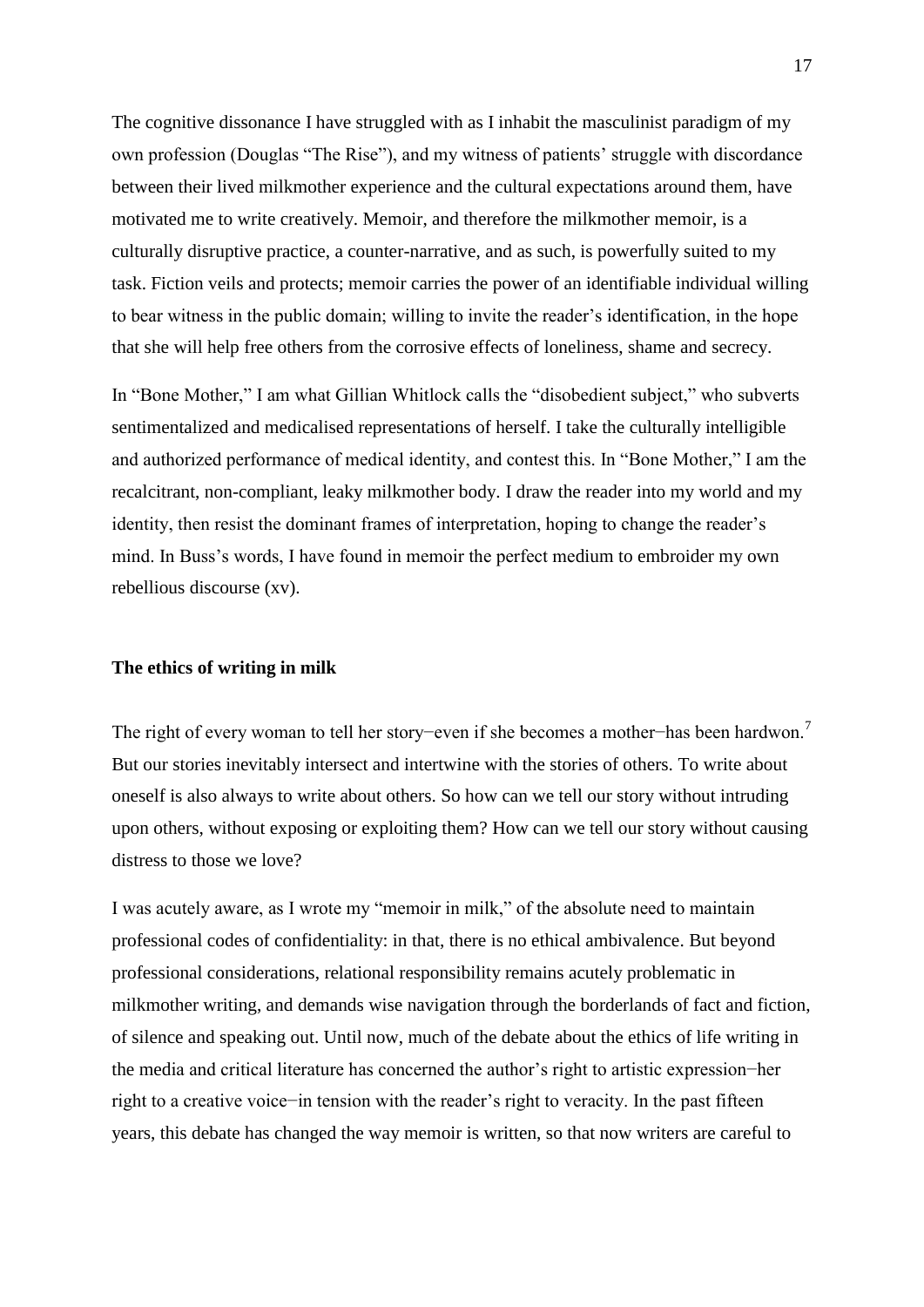notify the reader when a good story may be incongruent with the facts. Memoir, however, also asks us to consider the rights of those whose stories we tell.

A teenaged child, for example, is unable to give adequately informed and independent consent for use of her story in a parent"s memoir, since she is still too young to comprehend the potential implications of publication. The problems of story ownership are even more pronounced in milkmother memoir because of the extreme vulnerability and dependence of young children in the first years of life. How do we write in milk, as Cixous asks of us, and still protect a child"s right to privacy? The father is fundamentally important to the child, even when he has not been kind to the mother or responsible in his relationship with his child. To what extent should the mother protect resisting subjects who are identifiable due to their shared relationship with a child? Should the mother abandon her right to tell that part of her story that intersects with an irresponsible father?−who, by virtue of irresponsibility or obdurate unkindness or worse, may have painfully affected much of her life as the child grew up?

For many years I dodged the complex ethical dilemmas that milkmother memoir poses because of my own powerful desire to write and make sense of my life as a younger woman. I came to terms with defamation laws, which protect an individual"s right to a positive reputation, when I re-wrote my children"s father as an unrecognisable fictional character. Imagination, confabulation, and the deletion of aspects of my experience now disguise him. I put my writing of "Bone Mother" aside for long periods in part because of my concern to protect my children, and to avoid further complications in my relationships with both the children"s father and my family of origin. The ethical problems often seemed too hard to solve.

Beyond respect for legal constraints, there are no definite solutions to the ethical problems posed by milkmother memoir. The only certainty is that an ethical writer will make a considered response to the issues. I"ve formed the view that writing about highly relational lives in a way that protects loved ones' privacies means that there will be some parts of my text that are difficult to discern, some stories that can never be told. Milkmother memoir demands that I abandon any desire for revenge, that I allow the anger to wash away with the years, that I allow parts of my story to be swallowed in silence, perhaps forever. This silence is both an act of self-respect, and of love for the children.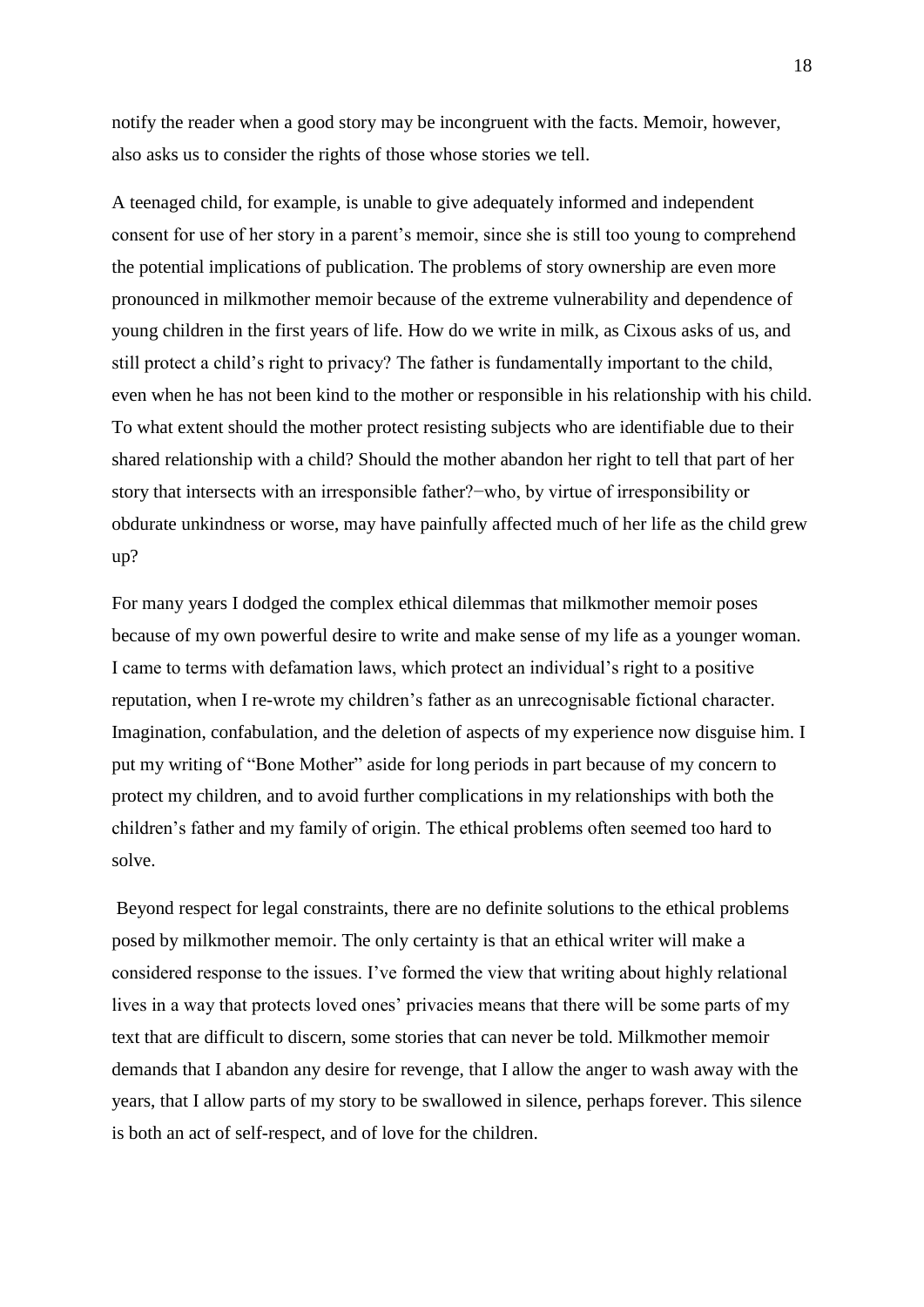My children enjoyed reading about their younger selves (or at least how I, their mother, perceived their younger selves) on the back of scrap paper when they were growing up. Allowing them to access selected parts of my writing became an extension of my mothering, positively reinforcing their developing sense of self. They felt they must be important to be in print like that, even if only we three read the stories! However, an intention to publish these stories in the public domain challenges my private maternal role as custodian of stories and identity. Willa McDonald discussed the ethical problem of parent memoir as she grappled with her own commissioned memoir concerning her adopted child. In the end, she put her responsibility as mother first, her identity as writer second, and shelved the memoir.

Even as adults, children remain vulnerable to hurt in a conflicted family situation. My daughter, settled permanently in New York, has told me directly and kindly, when I asked if she would like to see it in preparation for publication, that it is my story, not hers, and she wants to wait until she is over thirty before she reads it. My son, studying and playing volleyball in Canada, has gamely said he'd like to read it "one day." He's actually very busy at the moment, he points out. Although they both trust me to be fair, and protective of their interests, they know my story will refer to their father in ways that are likely to be uncomfortable for them, even if he is radically disguised in the text. Both say they are keen to see me publish soon, but have they given me adequate consent? I don"t believe so. Can I go ahead anyway? Although they live overseas at the moment, and perhaps would never have to confront the public implications of their mother"s writing, I have made, for now, a decision to publish only after they are ready to read it.

Though a milky ink is sometimes hard to read, it is no longer merely a palimpsest. The painful re-writing of "Bone Mother," as I grappled with my concerns about others" shared privacies over many years, has significantly strengthened my story. Using milk as ink offers the writer opportunities for a more complex and imaginative engagement with her lived experience than would otherwise be necessary. As I"ve worked creatively with the acutely relational substrate of my life in "Bone Mother," writing in milk has demanded of me a sensitive, complicated, and intensely moral intelligence.

#### **The body extreme**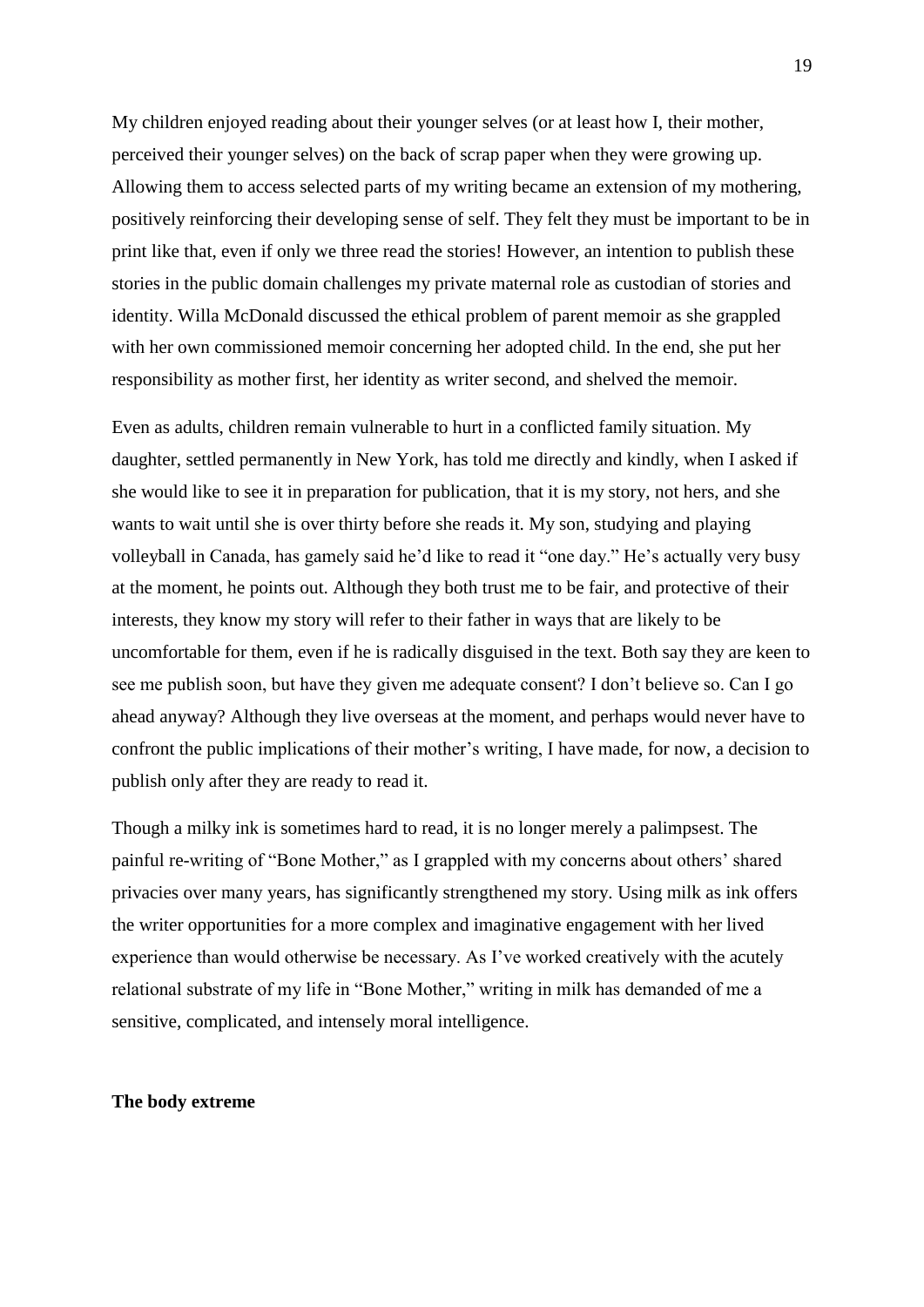Johnson"s *A Better Woman*, published in 1999, is a groundbreaking innovation in Australian women"s writing, a pioneering example of milkmother memoir. Johnson declares on her website: "I couldn"t find any books which told me what it felt like to be a mother," and locates this book as a direct response to the milkmother"s silence, a courageous step towards the creation of a feminine imaginary. "I wanted to give a voice to the voiceless, to the thousands and millions of stories of motherhood which had never been told" ("A Better").

In her introduction to *A Better Woman*, Johnson addresses the complex relationship between fact, memory and a good story, stating that her book, "like all books, is composed of half truth and half lie" (xii). She claims her power to withhold. "As the teller of the tale I have revealed only those details I wish you to know." She declares that any self she reveals is inevitably conditional, contingent, and subject to artifice. "Although this book is not fiction, it shares fiction"s pruning and shaping and therefore cannot hope to offer you my naked self laid bare." I learnt from Johnson that readers tolerate "fiction's pruning" in memoir if the writer is honest about dishonesty. Her memoir is, nevertheless, a daring foray into her interiority. Johnson warns us that we will receive enough of her truth to be shocked. She throws down a challenge to any sentimentalized, Virginal ideas of motherhood with the audacious words: "Here I stand anyway, your worst nightmare" (xiii).

*A Better Woman* tells the story of how Johnson"s children"s births, and an unusual and distressing complication, a recto-vaginal fistula, affected her life. Bad things do happen to maternal bodies sometimes, that cannot be predicted or avoided. She shows us her intimate injury and her medicalisation without shame (or shows us her initial shame and her decision to transcend it), contesting romanticised ideas of perfect childbirth and happy outcomes. Of birth, Johnson says: "I tried to remember a baby was coming but the thought kept escaping me and I kept finding only pain to remember, pain to dwell in, pain that was me. . . . "I need an epidural," I shouted, beginning to scream" (30). But most importantly, Johnson lays her experience of illness and injury alongside the bliss, grit and satisfactions of her milk years. The heroism of this refusal to be defined by the abject, the sentimental, or the medical moves the reader. Instead, we admire her enduring jouissance, her indomitable spirit–and the wisdom that emerges out of the poetic physicality of her love for her babies.

Of breastfeeding, Johnson writes: "When he is awake he wants only your arms to hold him, only your milk to swallow, only the smell of your breath" (59). Of the blurring of time: "He lived mainly in a cot by our bed and when I wasn"t feeding him I rocked his cradle with one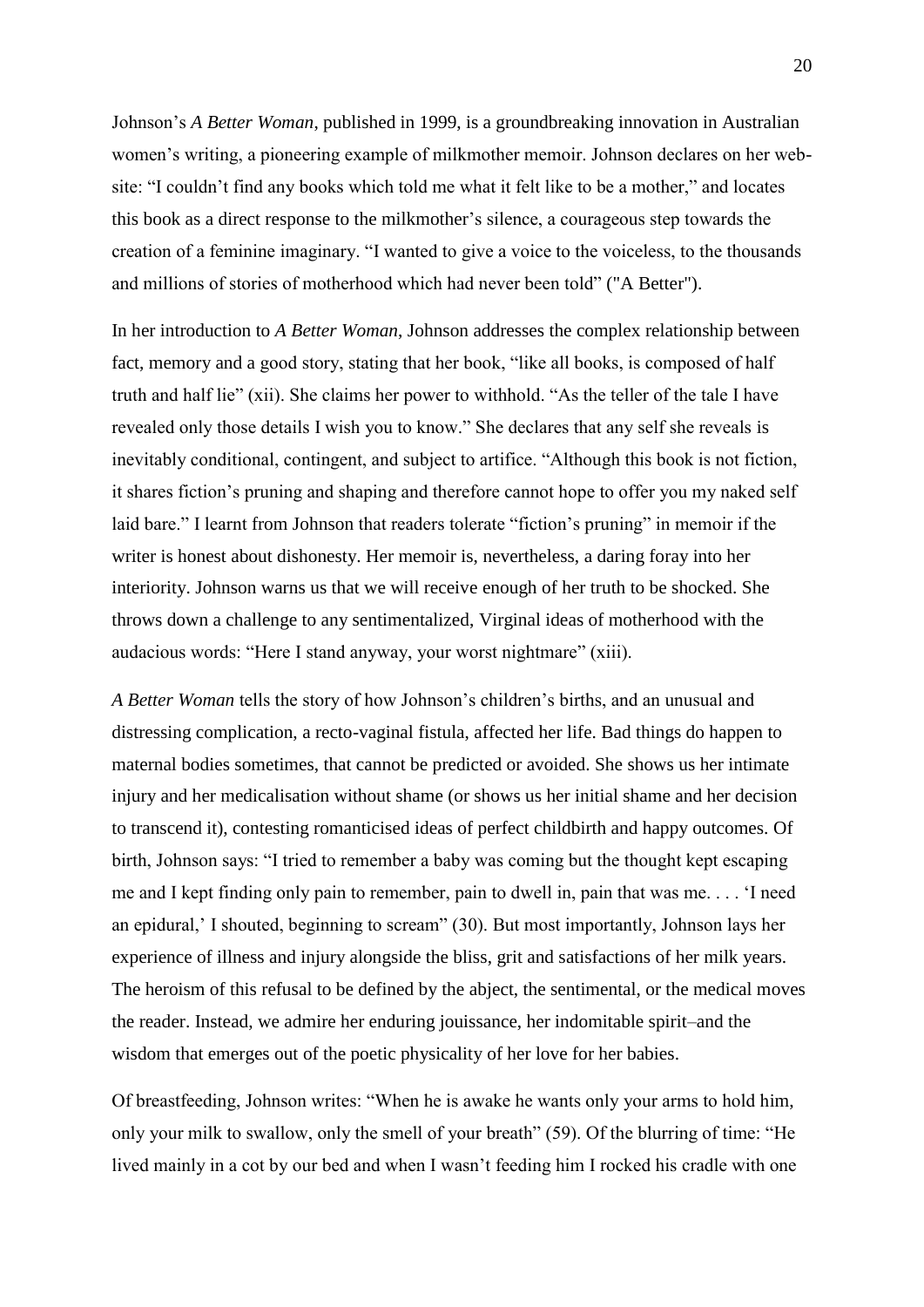hand to try and get him to sleep. I would rock until my hand slipped in exhaustion and every time he woke again crying to be fed I was sure I had just that minute finished feeding him" (46). Johnson concludes her writing–her other work–with the relief and astonishment of any mother completing a project, or dealing with illness, or both, at the same time as she cares for small children: "And listen to this: reader, I made it to the end." Here, she names what has been her central task: the writing of her milkmother story, a professional writer's performance of work, which has occurred alongside her performance of work as milkmother. In the phrase "I made it to the end," she addresses us in a pleased tone, reminiscent of Jane Eyre in Charlotte Brontë"s novel: "Reader, I married him" (498). There was no story beyond marriage that Jane, or Brontë, could speak. Now, a hundred and fifty years and half a dozen generations of women later, Johnson not only writes a stunning memoir that speaks herself as milkmother, but writes it at the same time as she cares for young children.

Modjeska observes that Johnson faced significant problems in writing her memoir: "There was an ethical minefield to weave through" (197). These ethical dilemmas are, I contend, the specific problems of any milkmother memoir, and promise a fertile complexity and restraint. Johnson herself deals bluntly with relational ethics: "While I am free to write about myself I am not free to write about my husband or sons." She does, however, still manage to describe her young family with a writer"s precise eye for detail, at the same time as she conceals individual personalities and identities.

In her discussion of Johnson"s memoir, Modjeska re-iterates the word "extreme," describing it as an "extraordinarily intimate memoir" (197) that deals with "extreme intimacy of bodily malfunction," and "extremities of physical disintegration" (198). She recognises Johnson"s writing of the body as an uncommon act, deep and exposing. It's my privilege to inhabit this intimate world of the extreme body, every working day. Familiarity with the body, and in particular, with the female body, is a gift given to me by a profession that has often caused me to despair. In writing my own manuscript, "Bone Mother," I find in milkmother memoir a genre that enables me to normalise profound bodily intimacy, so that we can speak of the body of the milkmother without disgust, without anxiety, without shame. I hope the reader will then understand that the milkmother is not "extreme." Or, if she is, then each of us is extreme in our bodily reality, because our fragile flesh is forever poised on the edge of death, even as we give forth life, and this is ordinary. It's not that we shouldn't be afraid, exactly, since bringing new life into this chaotic mortal world is inevitably frightening, but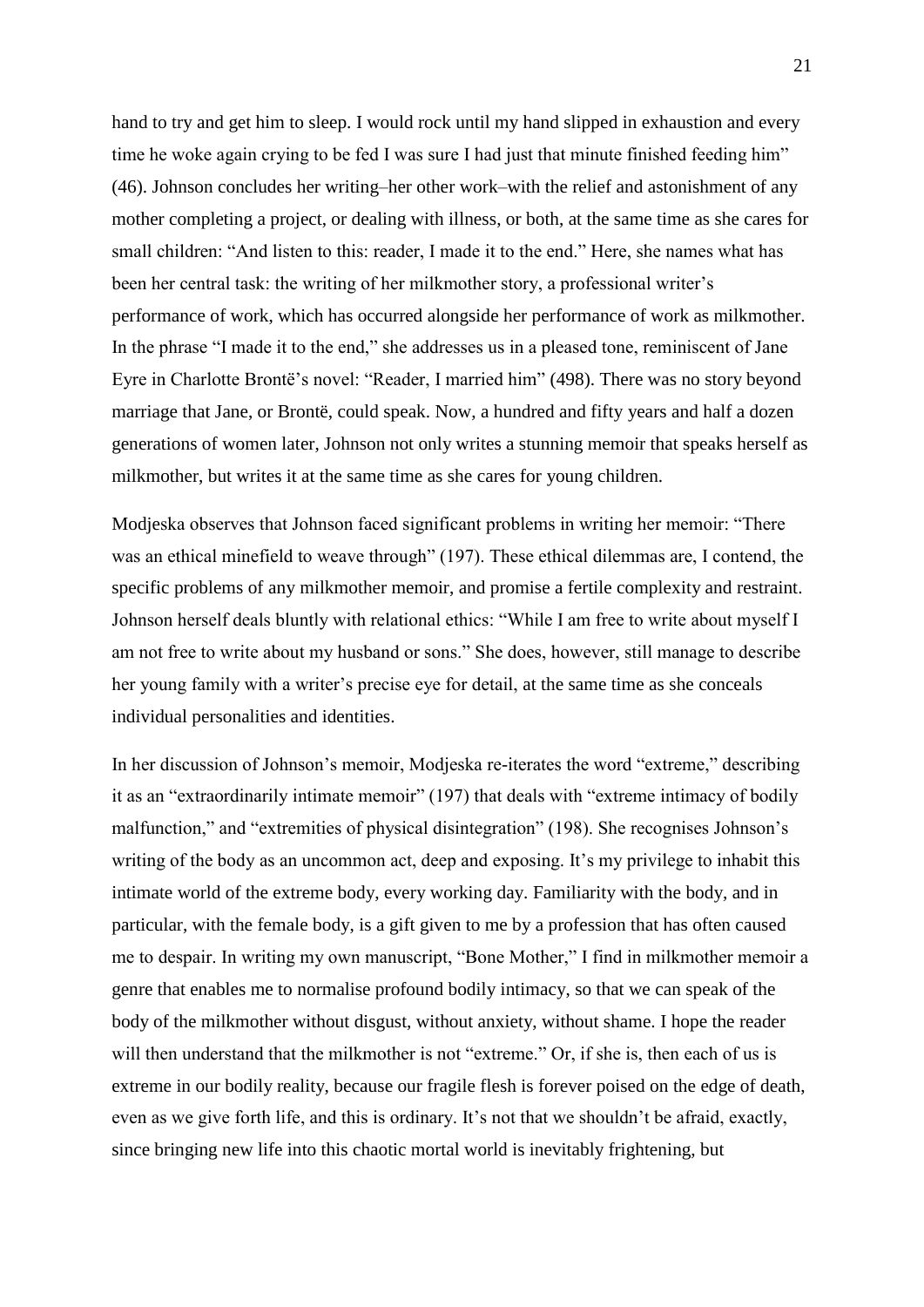milkmother memoir teaches us that we can draw strength from another woman"s story, that we can celebrate our jouissance and our heroism, and that we are not alone.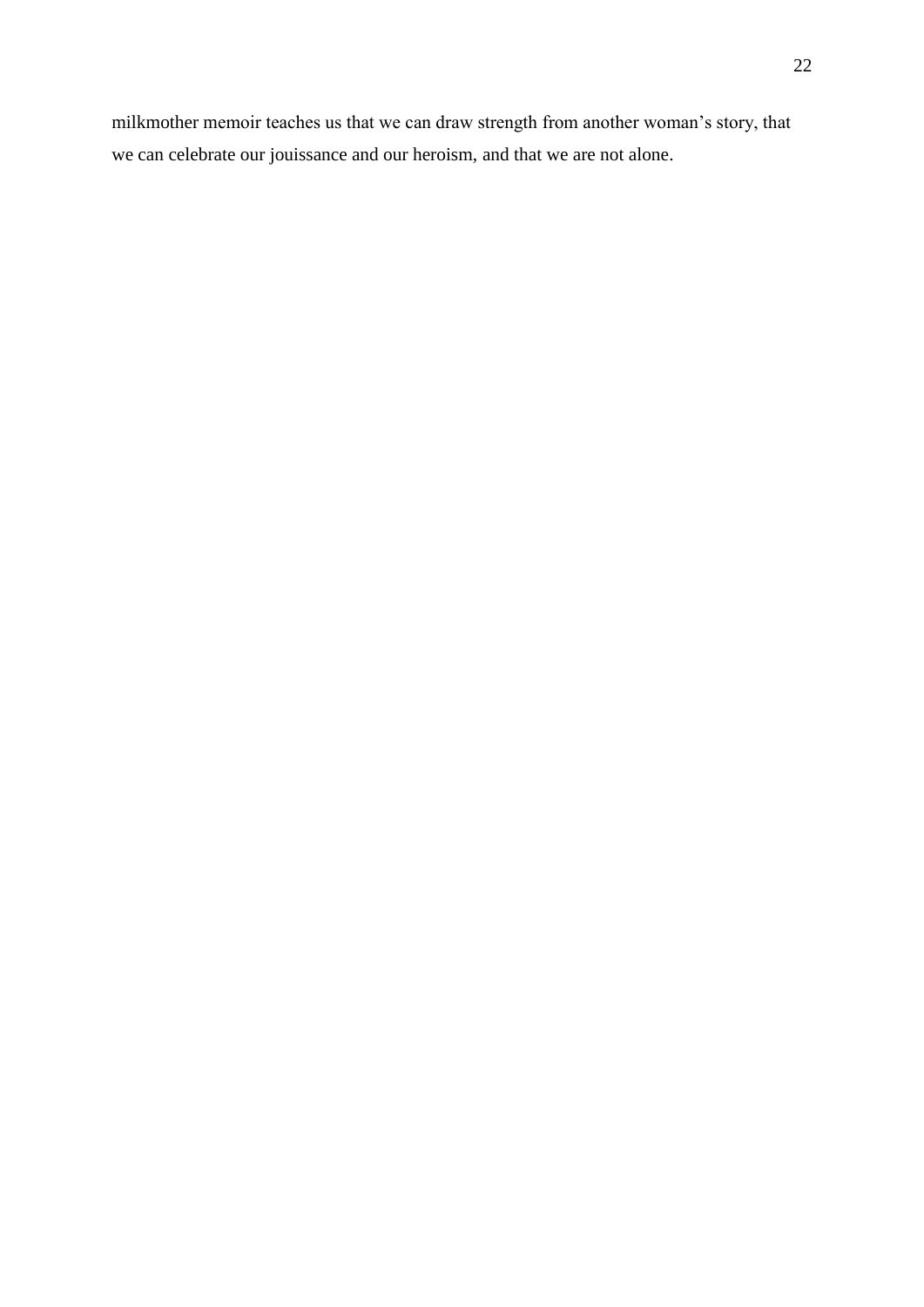#### **List of Works Consulted**

- Adelaide, Debra, ed. *Motherlove: Stories about Birth, Babies and Beyond*. Milsons Point, NSW: Random, 1996. Print.
- Australian Indigenous HealthInfoNet. "Mortality." 8 April 2013:
- [http://www.healthinfonet.ecu.edu.au/health-facts/overviews/mortality.](http://www.healthinfonet.ecu.edu.au/health-facts/overviews/mortality) 13 May 2013.
- Bartlett, Alison. *Breastwork: Rethinking Breastfeeding*. Sydney: U of NSW P, 2005. Print. Bartlett, Alison. *Jamming the Machinery: Contemporary Australian Women's Writing.*
- <span id="page-22-1"></span>Canberra: Association for the Study of Australian Literature, 1998. Print.
- <span id="page-22-3"></span>Brontë, Charlotte. *Jane Eyre.* 1847. London: Penguin, 1996. Print.
- Buss, Helen M. *Repossessing the World: Reading Memoirs by Contemporary Women*. Waterloo: Wilfrid Laurier UP, 2002. Print.
- <span id="page-22-2"></span>Campbell, Marion. "Spectacular Motherhood." Eds. Holt and Lynch. 1-10. Print.
- Charon, Rita. "Narrative Medicine: A Model for Empathy, Reflection, Profession, and Trust." *JAMA* 286 (2001): 1897-1901. Print.
- Cixous, Hélène. "The Laugh of the Medusa." *New French Feminisms: An Anthology*. Eds. Elaine Marks and Isabelle de Courtivron. Brighton, Sussex: Harvester, 1981. 245-64.
- Dalziell, Rosamund. *Shameful Autobiographies: Shame in Contemporary Australian Autobiographies and Culture*. Carlton: Melbourne UP, 1999. Print.
- Douglas, Pamela. "The Rise and Fall of Infant Reflux: The Limits of Evidence-Based Medicine." *Griffith Review* 32 (2011): 241-254.
- Grosz, Elizabeth. *Volatile Bodies: Towards a Corporeal Feminism*. St Leonards: Allen and Unwin, 1994. Print.
- Hansen, Jane. *Three Seasons*. Sydney: Pan Macmillan, 2007. Print.
- Holt, Stephanie, and Maryanne Lynch, eds. *Motherlode*. Melbourne: Sybylla Feminist, 1996. Print.
- Jantzen, Grace M. *Becoming Divine: Towards a Feminist Philosophy of Religion*. Manchester: Manchester UP, 1998. Print.
- Johnson, Susan. *A Better Woman, a Memoir*. Sydney: Random, 1999.
- Johnson, Susan. "A Better Woman, a Memoir". 2005. 4 Aug. 2005. <[<http://www.abetterwoman.net/index.php?page=abw>>.](http://www.abetterwoman.net/index.php?page=abw%3e%3e)
- <span id="page-22-4"></span>Jones, Ann Rosalind. "Writing the Body: Toward an Understanding of L'ecriture Feminine." *Feminisms: An Anthology of Literary Theory and Criticism*. Eds. Warhol, Robyn and Diane Price Herndle. 2nd ed. New Brunswick, N.J.: Rutgers UP, 1997. 357-70. Print.
- Key, Sarah. "Sarah Key Physiotherapist: Buy Online". 2008. 15 June 2008. <[<http://www.sarahkey.com/catalogue.cfm?pageID=9&productcategoryID=2>>.](http://www.sarahkey.com/catalogue.cfm?pageID=9&productcategoryID=2%3e%3e)
- Kirkby, Joan. "The Call of the Mother in the Fiction of Elizabeth Jolley." *Journal of the South Pacific Association for Commonwealth Literature and Language Studies* 26 (1988): 46-63. Print.
- <span id="page-22-0"></span>Kristeva, Julia. "Motherhood According to Giovanni Bellini." Trans. Gora, Thomas, Alice Jardine and Leon S Roudiez. *Desire in Language: A Semiotic Approach to Literature and Art*. Ed. Roudiez, Leon S. New York: Columbia UP, 1980. 237-70. Print.
- Kristeva, Julia. "Stabat Mater." Ed. Moi 161-85.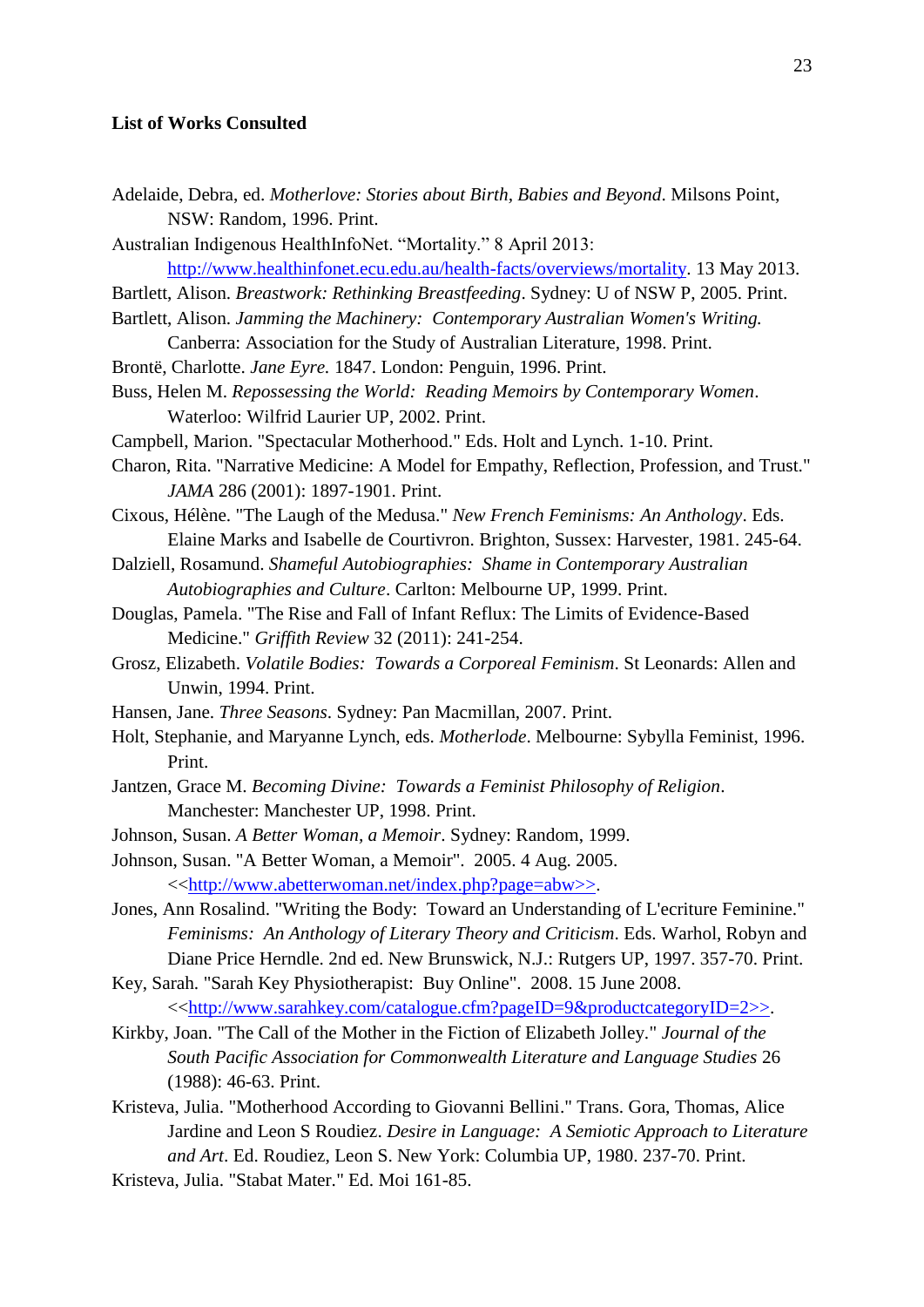- Larson, Thomas. *The Memoir and the Memoirist: Reading and Writing Personal Narrative.* Athens: Swallow Press/Ohio UP, 2007.
- "Litany of Loreto." *A Prayerbook for Adults*. Homebush, NSW: St Pauls, n.d. 256-58. Print.
- Maher, Janemaree. "Rethinking Women's Birth Experience: Medical Frameworks and Personal Narratives." *Hecate* 29.2 (2003): 140-51. Print.
- Martin, Emily. *The Woman in the Body: A Cultural Analysis of Reproduction*. Boston: Beacon, 1992. Print.
- <span id="page-23-0"></span>Maushart, Susan. *The Mask of Motherhood: How Mothering Changes Everything and Why We Pretend It Doesn't.* Milsons Point: Random, 1997. Print.
- McDonald, Donna. *Jack's Story*. Sydney: Allen and Unwin, 1991. Print.

<span id="page-23-2"></span>McDonald, Willa. "Letter to My Daughter: Ethical Dilemmas in the Writing of a Memoir." *Text* 14 (2010): 1-12. Print.

Modjeska, Drusilla. "Apprentice Piece." *Timepieces*. Ed. Modjeska. 3-40. Print.

Moi, Toril. *The Kristeva Reader.* 1986. New York: Columbia UP.

- Nicolson, Nigel, ed. *The Sickle Side of the Moon: The Letters of Virginia Woolf*. London: Hogarth, 1979.
- Place, Fiona. "Apocalypse Now." *Motherlove*. Ed. Adelaide. 43-70. Print.
- <span id="page-23-1"></span>Rich, Adrienne. *Of Woman Born: Motherhood as Experience and Institution*. London: Virago, 1977
- Walker, Michelle Boulous. *Philosophy and the Maternal Body: Reading Silence*. London: Routledge, 1998.
- Weir, Alison. *Sacrificial Logics: Feminist Theory and the Critique of Identity*. New York: Routledge, 1996. Print.
- Whitlock, Gillian. "Introduction: Disobedient Subjects." *Autographs: Contemporary Australian Autobiography*. Ed. Whitlock. St Lucia: U of Queensland P, 1996. ix-xxx. Print.
- Woolf, Virginia. "A Sketch of the Past." *Moments of Being: Unpublished Autobiographical Writing.* Ed. Jeanne Schulkind. London: Sussex UP, 1976.

World Health Organisation. "Maternal Mortality." May 2012: http://www.who.int/mediacentre/factsheets/fs348/en/. 13 May 2013.

Infants are many times more likely to die in developing countries than in countries like mine; less than one percent of the half a million women who die each year in childbirth are from more developed countries (World Health Organisation). However, the Australian Bureau of Statistics reports that the maternal mortality ratio for Indigenous women in 2003-2005 was almost three times higher than for non-Indigenous women, and in 2006- 2010 the Indigenous infant mortality rate was twice that of non-Indigenous infants (Australian Indigenous HealthInfoNet).

 $2^2$  Caring for a disabled child may remain milkmotherwork for the whole of that child's life, and applying this term may help to communicate the particular, often overwhelming, problems these families face. Fathers and other male carers may capably perform the work of the milkmother, but because my own experience is female, and because around the world women are still predominantly responsible for the care of their young children,